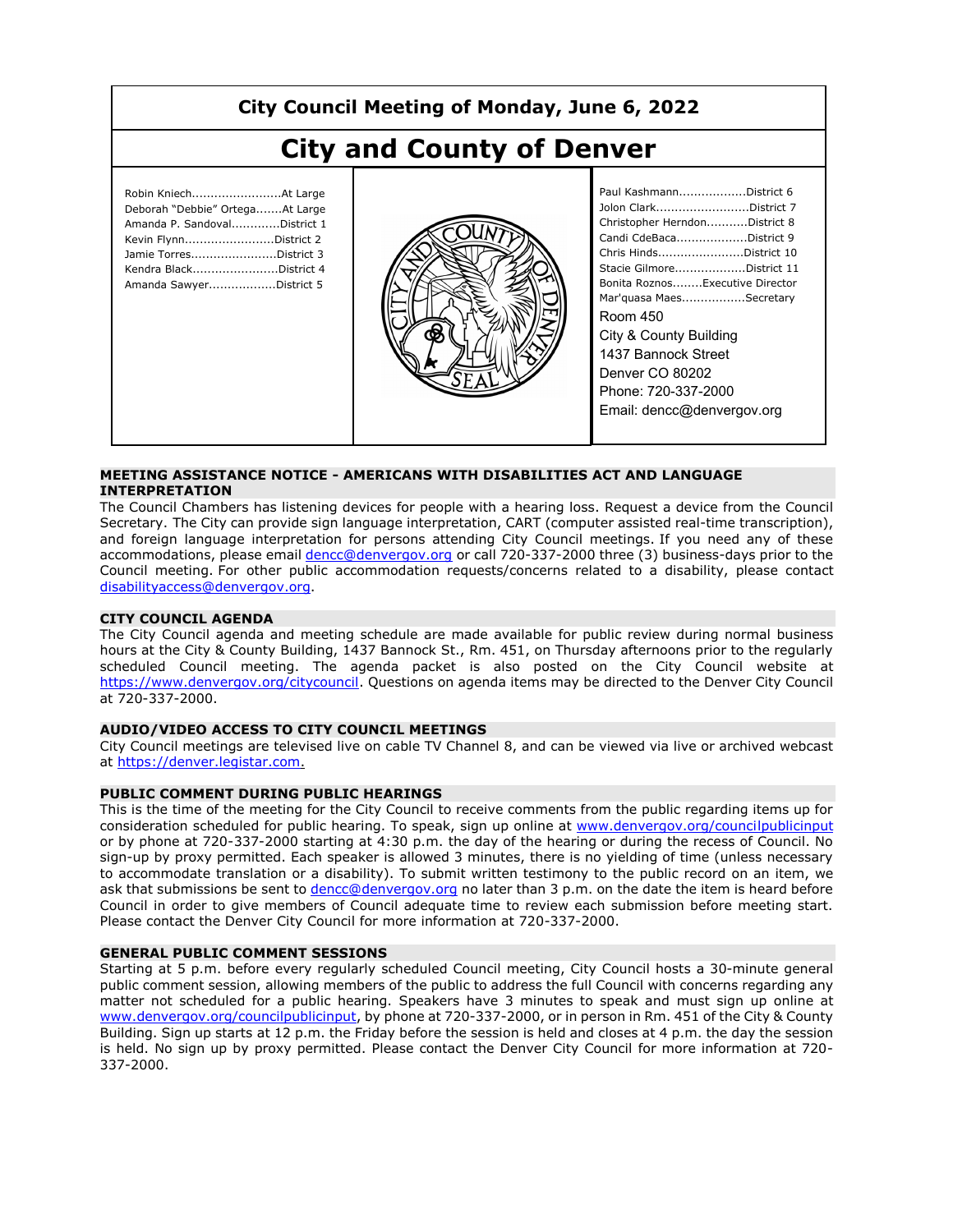#### **PLEDGE OF ALLEGIANCE**

#### **LAND ACKNOWLEDGEMENT**

**ROLL CALL**

#### **APPROVAL OF THE MINUTES**

22-0649 [Minutes of Monday, May 23, 2022](http://denver.legistar.com/gateway.aspx?m=l&id=/matter.aspx?key=21716)

#### **COUNCIL ANNOUNCEMENTS**

#### **PRESENTATIONS**

#### **COMMUNICATIONS**

#### **PROCLAMATIONS**

22-0690 [A proclamation honoring the life of Tillie Duran Hurd.](http://denver.legistar.com/gateway.aspx?m=l&id=/matter.aspx?key=21757)

**Sponsor** CdeBaca

#### **RESOLUTIONS**

#### **Business, Arts, Workforce, & Aviation Services Committee**

22-0546 **A resolution approving a proposed Purchase Order between the City and County of Denver and Wagner Equipment Company concerning the purchase of four Caterpillar Loader Models to support operations at Denver International Airport.**

[Approves a purchase order with Wagner Equipment Company for \\$2,019,066 for the](http://denver.legistar.com/gateway.aspx?m=l&id=/matter.aspx?key=21613)  purchase of one (1) 2022 Caterpillar Model: 966-BR High lift next generation wheel loader with V-Plow and three (3) 2022 Caterpillar Model: 966-BR next generation wheel loaders to support operations at Denver International Airport in Council District 11 (PO-00114994). The last regularly scheduled Council meeting within the 30-day review period is on 6-20-22. The Committee approved filing this item at its meeting on 5-18-22.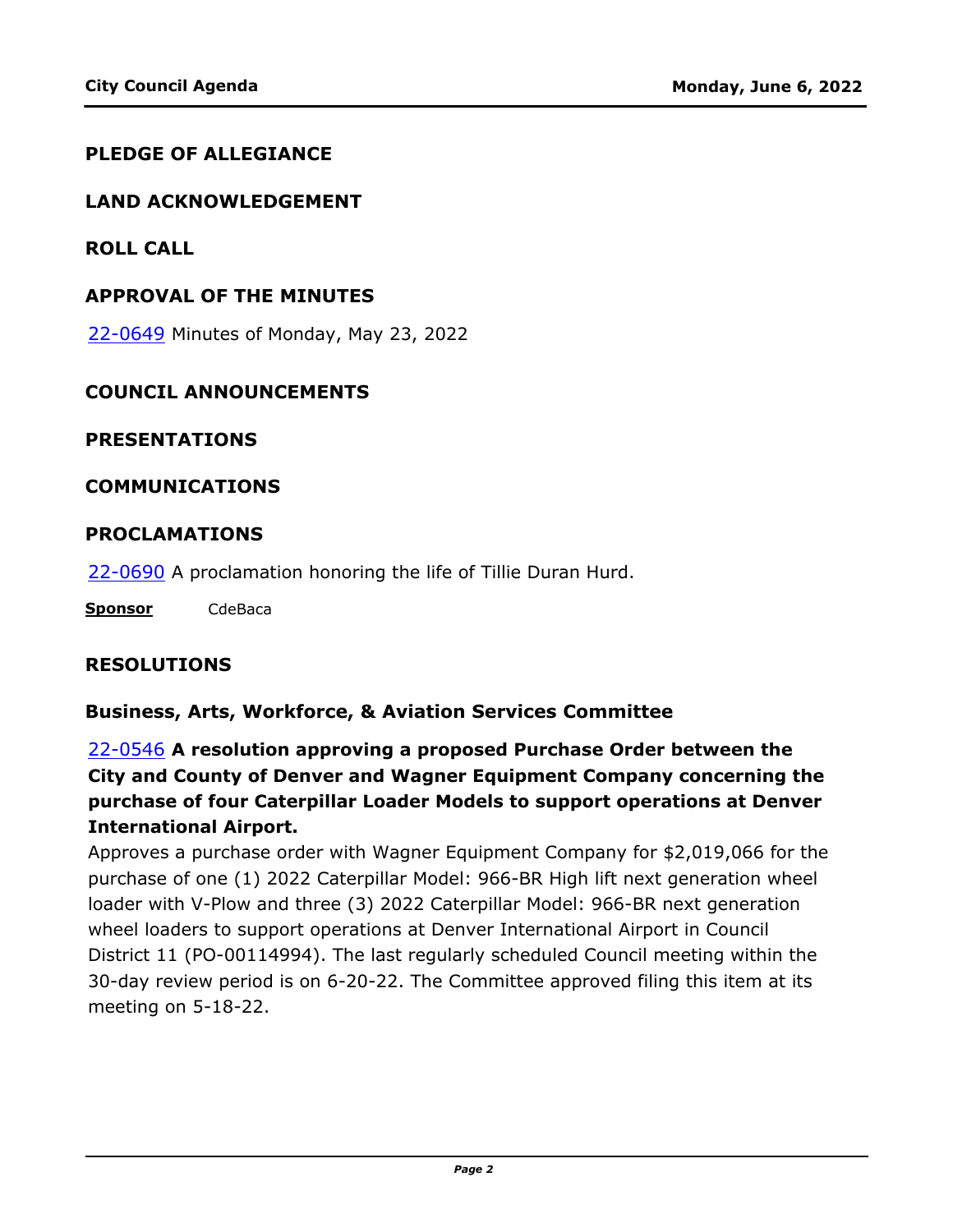# 22-0547 **A resolution approving a proposed Purchase Order between the City and County of Denver and O.J. Watson Company, Inc. concerning the purchase of two Aebi Schmidt Standard Schmidt Compact Sweepers to support operations at Denver International Airport.**

Approves a contract with O.J. Watson Company, Inc. doing business as O.J. Watson [Equipment, for \\$630,000 for the purchase of two \(2\) Aebi Schmidt Standard Schmidt](http://denver.legistar.com/gateway.aspx?m=l&id=/matter.aspx?key=21614)  Electric Model eSwingo 200+ Compact Sweepers to support operations at Denver International Airport in Council District 11 (PO-00115080). The last regularly scheduled Council meeting within the 30-day review period is on 6-20-22. The Committee approved filing this item at its meeting on 5-18-22.

# 22-0559 **A resolution approving a proposed First Amendment between the City and County of Denver and Air Canada concerning leasing office space [on Concourse A to support Air Canada's operations at Denver International](http://denver.legistar.com/gateway.aspx?m=l&id=/matter.aspx?key=21626)  Airport.**

Amends a use and lease agreement with Air Canada for rates and charges to lease 120 square feet of office space on the apron level of Concourse A to support Air Canada's operations at Denver International Airport in Council District 11. No change to agreement duration (202262056). The last regularly scheduled Council meeting within the 30-day review period is on 6-20-22. The Committee approved filing this item at its meeting on 5-18-22.

## 22-0560 **A resolution approving a proposed Contract between the City and [County of Denver and World Wide Technologies concerning providing Cisco](http://denver.legistar.com/gateway.aspx?m=l&id=/matter.aspx?key=21627)  professional services to support network connectivity infrastructure at Denver International Airport.**

Approves a contract with World Wide Technologies for \$5,000,000 and three (3) years, with two (2) one-year options for renewal, to provide Cisco professional services to support network connectivity infrastructure at Denver International Airport in Council District 11 (202160414). The last regularly scheduled Council meeting within the 30-day review period is on 6-20-22. The Committee approved filing this item at its meeting on 5-18-22.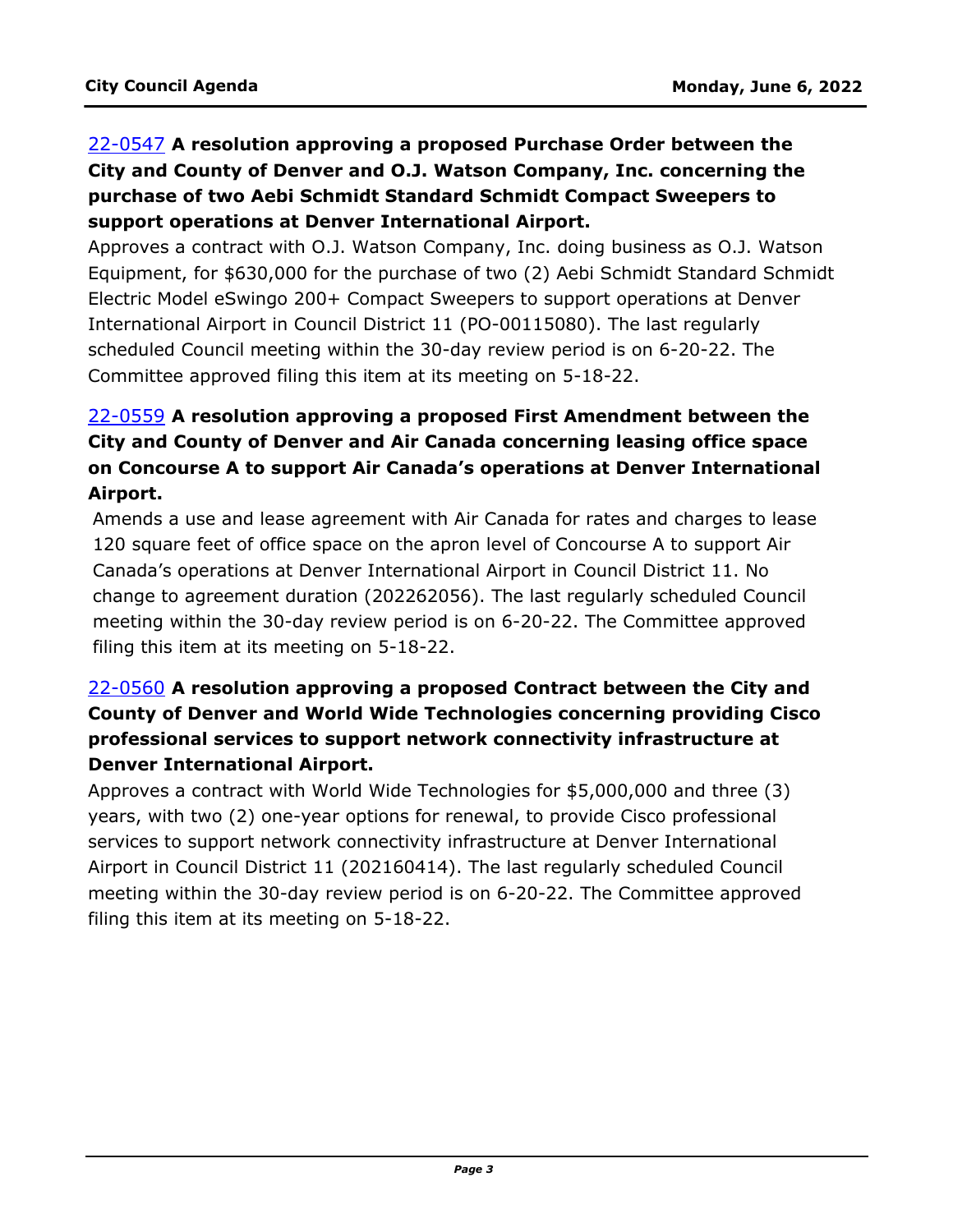# 22-0561 **A resolution approving a proposed Agreement between the City and County of Denver and Green Industrial Development Group, LLC concerning occupancy and use of office space at the JA Green Logistics Center at Denver International Airport.**

Approves a lease agreement with Green Industrial Development Group, LLC for \$5,182,143.72 and for 10 years for the occupancy and use of 17,680 square feet of office space at the JA Green Logistics Center to replace no longer functioning mobile trailer unit office space at Denver International Airport in Council District 11 [\(PLANE-202262958\). The last regularly scheduled Council meeting within the 30-day](http://denver.legistar.com/gateway.aspx?m=l&id=/matter.aspx?key=21628)  review period is on 6-20-22. The Committee approved filing this item at its meeting on 5-18-22.

## 22-0562 **A resolution approving a proposed Contract between the City and County of Denver and Advanced Network Management concerning providing Cisco professional services to support network connectivity infrastructure at Denver International Airport.**

[Approves a contract with Advanced Network Management for \\$5,000,000 and three](http://denver.legistar.com/gateway.aspx?m=l&id=/matter.aspx?key=21629)  (3) years, with two (2) one-year options for renewal, to provide Cisco professional services to support network connectivity infrastructure at Denver International Airport in Council District 11 (202160585-00). The last regularly scheduled Council meeting within the 30-day review period is on 6-20-22. The Committee approved filing this item at its meeting on 5-18-22.

## 22-0563 **A resolution approving a proposed First Amendment between the City and County of Denver and Secure Health Partners, LLC concerning changing the testing office's assigned floor space and access on Concourse A Mezzanine at Denver International Airport.**

Amends a lease agreement with Secure Health Partners, LLC for rates and charges [to change the testing office's assigned floor space and access at Denver International](http://denver.legistar.com/gateway.aspx?m=l&id=/matter.aspx?key=21630)  Airport's Concourse A Mezzanine in Council District 11. No change to agreement duration (202262658). The last regularly scheduled Council meeting within the 30-day review period is on 6-20-22. The Committee approved filing this item at its meeting on 5-18-22.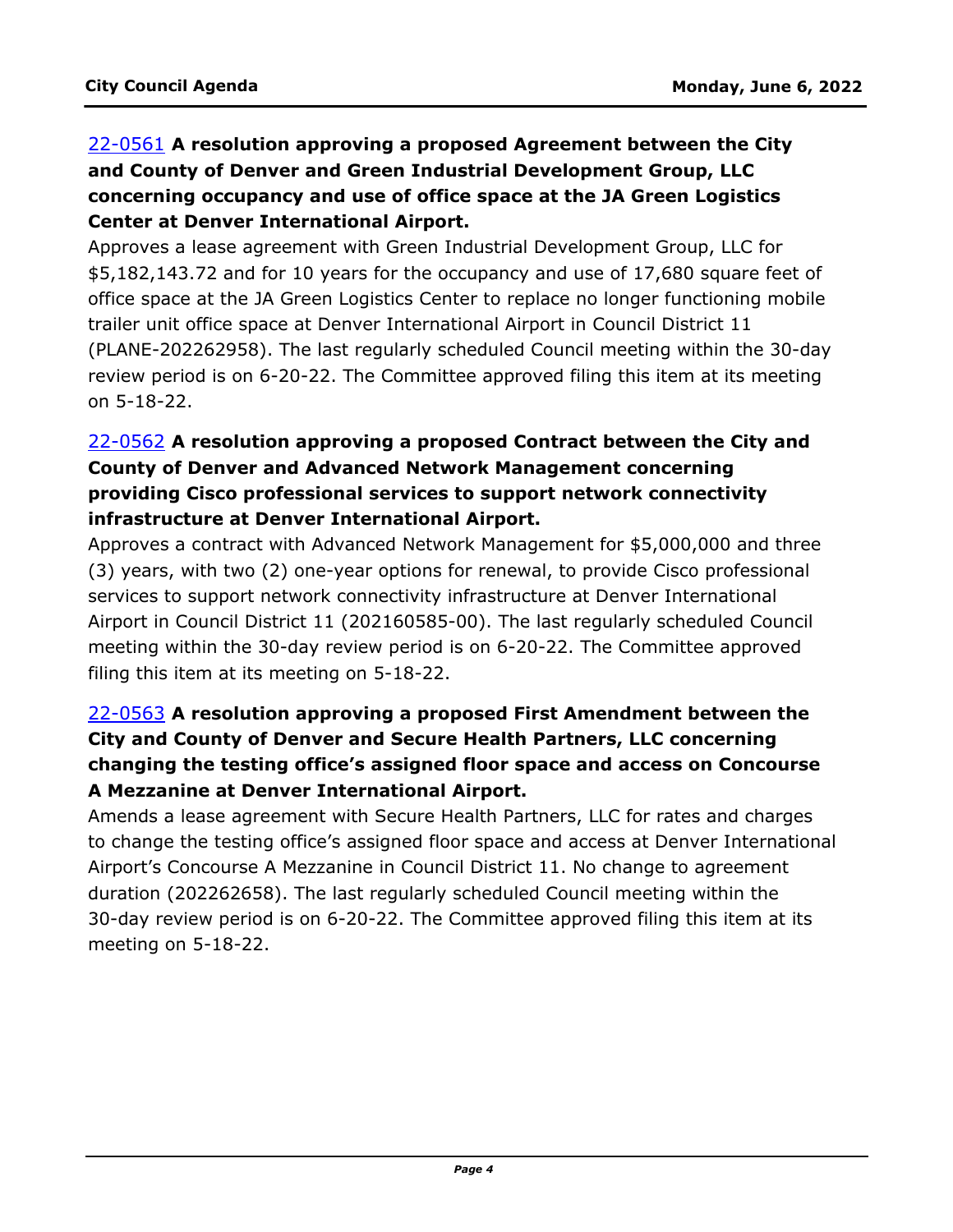## 22-0581 **A resolution approving a proposed Purchase Order between the City and County of Denver and Faris Machinery Company concerning the purchase of three (3) Elgin Pelican NP Street Sweepers for use at Denver International Airport.**

[Approves a purchase order with Faris Machinery Company for \\$837,244.95 for three](http://denver.legistar.com/gateway.aspx?m=l&id=/matter.aspx?key=21648)  (3) Elgin Pelican NP Street Sweepers for use at Denver International Airport in Council District 11 (PO-00115406). The last regularly scheduled Council meeting within the 30-day review period is on 6-27-22. The Committee approved filing this item at its meeting on 5-25-22.

# 22-0587 **A resolution approving and providing for the execution of a proposed Grant Agreement between the City and County of Denver and [Colorado Department of Transportation \(CDOT\) for the Central 70 Artwork](http://denver.legistar.com/gateway.aspx?m=l&id=/matter.aspx?key=21654)  Program.**

Approves a grant agreement with the Colorado Department of Transportation (CDOT) for \$620,000 for CDOT to fund procurement and installation of public art at Central I-70 overlay park in Council District 9 (THTRS-202160333). The last regularly scheduled Council meeting within the 30-day review period is on 6-27-22. The Committee approved filing this item at its meeting on 5-25-22.

## 22-0588 **A resolution approving a proposed Agreement between the City and County of Denver and Paula Castillo to create, fabricate and install three sculptures on the Denver Art Museum and Denver Central Library Campus as part of the City's public art program.**

Approves a contract with artist Paula Castillo for \$725,292.09 and through 12-31-2026 to create, fabricate and install three sculptures on the Denver Art [Museum and Denver Central Library Campus in Council District 10 as part of the](http://denver.legistar.com/gateway.aspx?m=l&id=/matter.aspx?key=21655)  City's public art program (THTRS-202262006-00). The last regularly scheduled Council meeting within the 30-day review period is on 6-27-22. The Committee approved filing this item at its meeting on 5-25-22.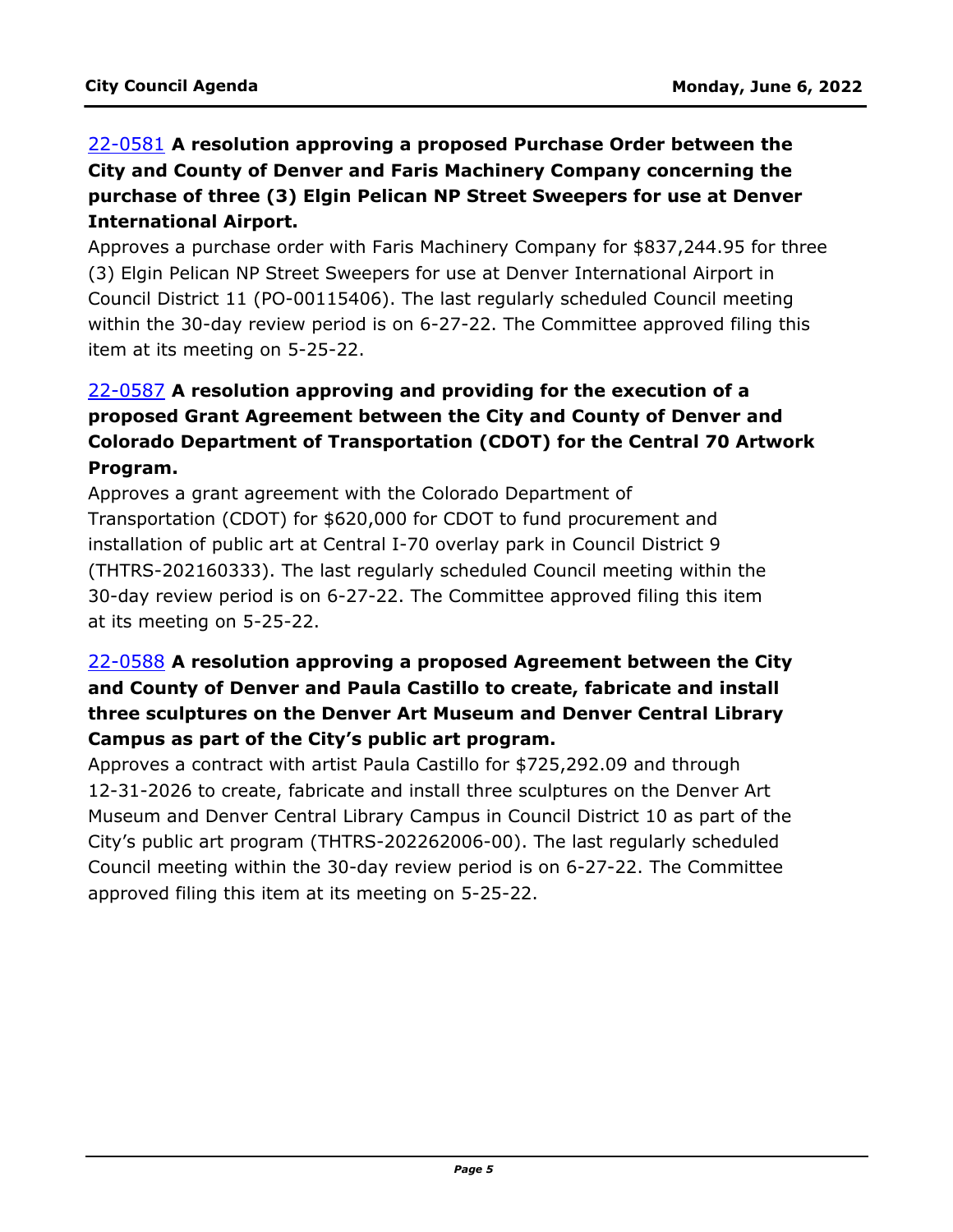## 22-0602 **A resolution approving a proposed Contract between the City and County of Denver and American Automation, Inc. concerning providing security checkpoint queue management services at Denver International Airport.**

Approves a contract with American Automation, Inc. for \$7,152,240 and 2 years, with two optional one-year renewals, to provide security checkpoint queue management services at Denver International Airport in Council District 11 [\(202159129\). The last regularly scheduled Council meeting within the 30-day review](http://denver.legistar.com/gateway.aspx?m=l&id=/matter.aspx?key=21669)  period is on 6-27-22. The Committee approved filing this item at its meeting on 5-25-22.

#### 22-0603 **A resolution approving a proposed Contract between the City and County of Denver and Delsco Northwest Corp., concerning providing on-call oil and gas field closure services at Denver International Airport.**

Approves a contract with Delsco Northwest, Corp. for \$9,200,000 through [06-30-2023, with one optional one-year renewal, to provide on-call oil and gas field](http://denver.legistar.com/gateway.aspx?m=l&id=/matter.aspx?key=21670)  closure services at Denver International Airport in Council District 11 (202161284). The last regularly scheduled Council meeting within the 30-day review period is on 6-27-22. The Committee approved filing this item at its meeting on 5-25-22.

## 22-0604 **A resolution approving a proposed Contract between the City and County of Denver and Four Star Drywall, LLP concerning providing on-call painting and coating services at Denver International Airport.**

Approves a contract with Four Star Drywall, LLP for \$1,000,000 and 3 years, with two optional one-year renewals, to perform maintenance, repair, and emergency response on-call painting and coating services of Denver International Airport's concourses and exteriors across the airport campus in Council District 11 (202056275-00). The last regularly scheduled Council meeting within the 30-day [review period is on 6-27-22. The Committee approved filing this item at its meeting](http://denver.legistar.com/gateway.aspx?m=l&id=/matter.aspx?key=21671)  on 5-25-22.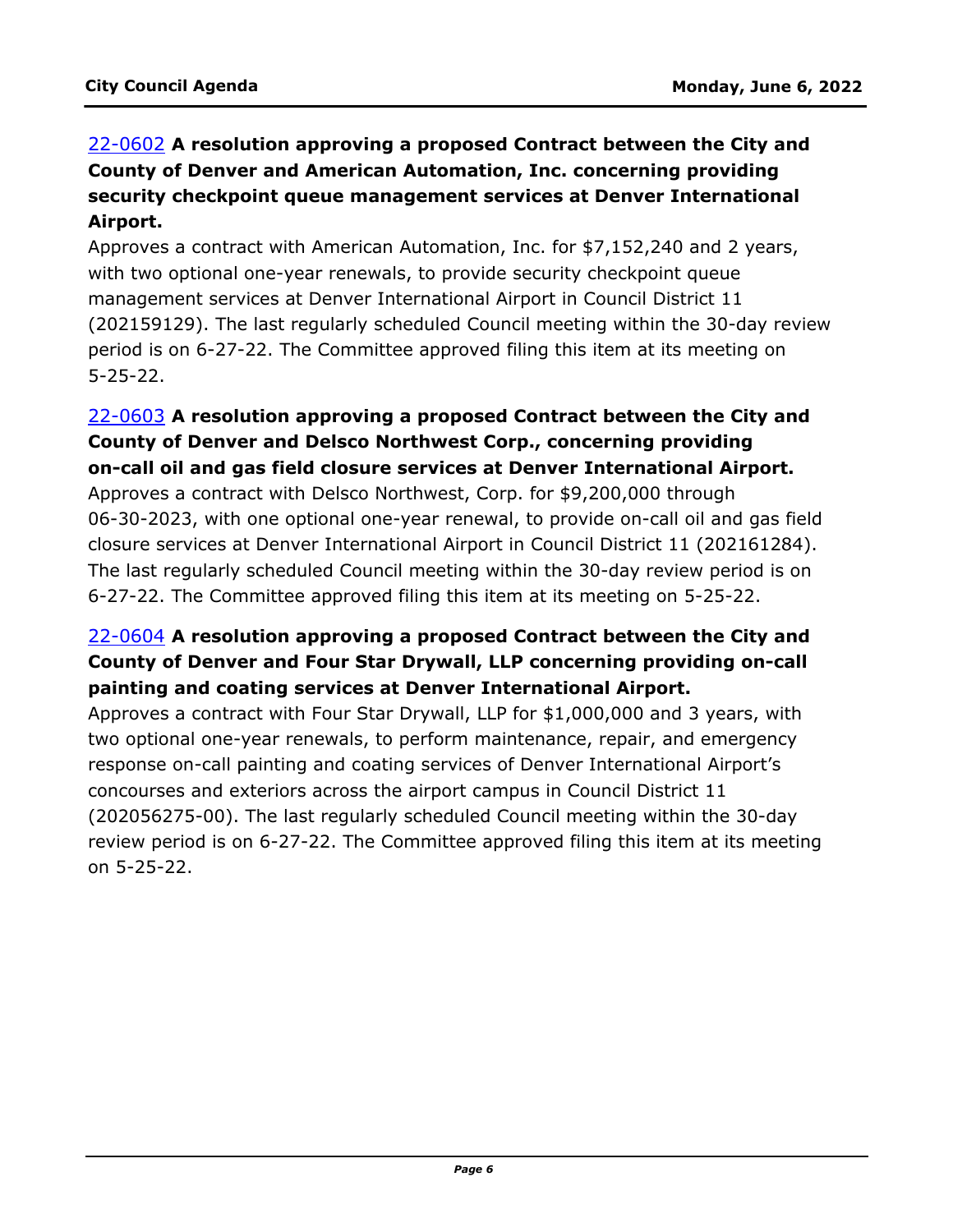#### **Finance & Governance Committee**

# 22-0528 **A resolution approving a proposed Contract between the City and County of Denver and Accela, Inc. for software licensing with improved functionality and corresponding ongoing support of the hosted Accela Civic platform, which supports business operations of over a dozen city agencies.**

[Approves a contract with Accela, Inc. for \\$7,470,375 and five \(5\) years for software](http://denver.legistar.com/gateway.aspx?m=l&id=/matter.aspx?key=21595)  licensing with improved functionality and corresponding ongoing support of the hosted Accela Civic platform, which supports business operations of over a dozen city agencies, citywide (TECHS-202262473). The last regularly scheduled Council meeting within the 30-day review period is on 6-20-22. The Committee approved filing this item at its meeting on 5-17-22.

## 22-0557 **A resolution approving a proposed Sixth Amendment to Emergency Occupancy Agreement between the City and County of Denver and JBK Hotels, LLC to provide temporary housing for individuals experiencing homelessness during the COVID-19 health crisis.**

Amends an occupancy agreement with JBK Hotels, LLC doing business as Aloft, by [adding \\$2,447,200 for a new total of \\$13,267,500 and six \(6\) months for a new end](http://denver.legistar.com/gateway.aspx?m=l&id=/matter.aspx?key=21624)  date of 12-31-2022 to provide 140 rooms to people experiencing homelessness during the COVID-19 crisis, in Council District 9 (FINAN-202262777). The last regularly scheduled Council meeting within the 30-day review period is on 6-27-22. The Committee approved filing this item at its meeting on 5-24-22.

## 22-0558 **A resolution approving a proposed Sixth Amendatory Agreement between the City and County of Denver and JBK Hotels, LLC to provide meal services at a hotel for individuals experiencing homelessness during the COVID-19 health crisis.**

Amends a food service agreement with JBK Hotels, LLC, doing business as Aloft, by adding \$644,000 for a new total of \$3,339,700 and six (6) months for a new end date of 12-31-2022 to provide food services to those people experiencing homelessness during the COVID 19 crisis staying at a hotel in Council District 9 [\(FINAN-202262776\). The last regularly scheduled Council meeting within the 30-day](http://denver.legistar.com/gateway.aspx?m=l&id=/matter.aspx?key=21625)  review period is on 6-27-22. The Committee approved filing this item at its meeting on 5-24-22.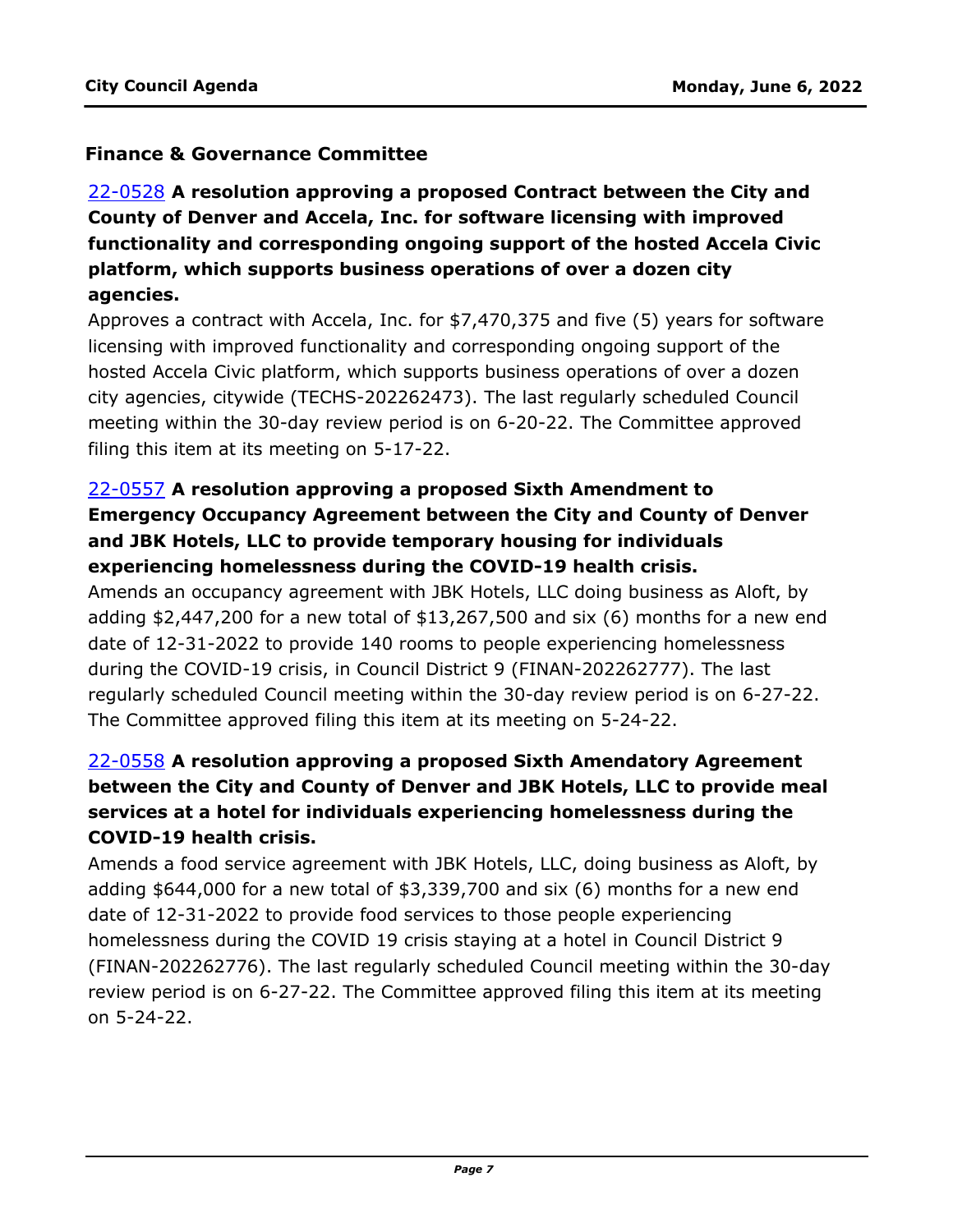## 22-0567 **A resolution approving the Mayor's reappointment and appointment to the Denver Urban Renewal Authority Board of Commissioners.**

Approves the Mayoral reappointment of Terri Jackson and Mayoral appointment of Ryan Cobbins to the Denver Urban Renewal Authority Board of Commissioners for terms effective immediately and expiring 4-3-2027, or until a successor is duly [appointed. The Committee approved filing this resolution by consent on 5-17-2022.](http://denver.legistar.com/gateway.aspx?m=l&id=/matter.aspx?key=21634)  The last regularly scheduled Council meeting within the 30-day review period is on 6-20-22. The Committee approved filing this item at its meeting on 5-17-22.

## 22-0610 **A resolution approving the City Council reappointment of Joy Athanasiou to the Denver Immigrant Legal Services Fund Advisory Board.**

Approving the City Council reappointment of Joy Athanasiou to the Denver [Immigrant Legal Services Fund Advisory Board. The Committee approved filing this](http://denver.legistar.com/gateway.aspx?m=l&id=/matter.aspx?key=21677)  item at its meeting on 5-24-22.

## 22-0611 **A resolution approving a proposed Agreement between the City and County of Denver and Lumin8 Transportation Technologies, LLC to perform emergency restoration and on-call repair and maintenance service to maintain fiber optic cable and conduit infrastructure.**

[Approves a contract with Lumin8 Transportation Technologies, LLC for \\$1 million and](http://denver.legistar.com/gateway.aspx?m=l&id=/matter.aspx?key=21678)  through 06-30-23 to perform emergency restoration and on-call repair and maintenance service to maintain fiber optic cable and conduit infrastructure, citywide (GENRL-202262141-00). The last regularly scheduled Council meeting within the 30-day review period is on 6-27-22. The Committee approved filing this item at its meeting on 5-24-22.

## 22-0612 **A resolution approving a proposed Agreement between the City and County of Denver and Network Infrastructure Construction Company, [LLC to perform emergency restoration and on-call repair and maintenance](http://denver.legistar.com/gateway.aspx?m=l&id=/matter.aspx?key=21679)  service to maintain fiber optic cable and conduit infrastructure.**

Approves a contract with Network Infrastructure Construction Company for \$1 million and through 06-30-23 to perform emergency restoration and on-call repair and maintenance service to maintain fiber optic cable and conduit infrastructure, citywide (GENRL-202262099-00). The last regularly scheduled Council meeting within the 30-day review period is on 6-27-22. The Committee approved filing this item at its meeting on 5-24-22.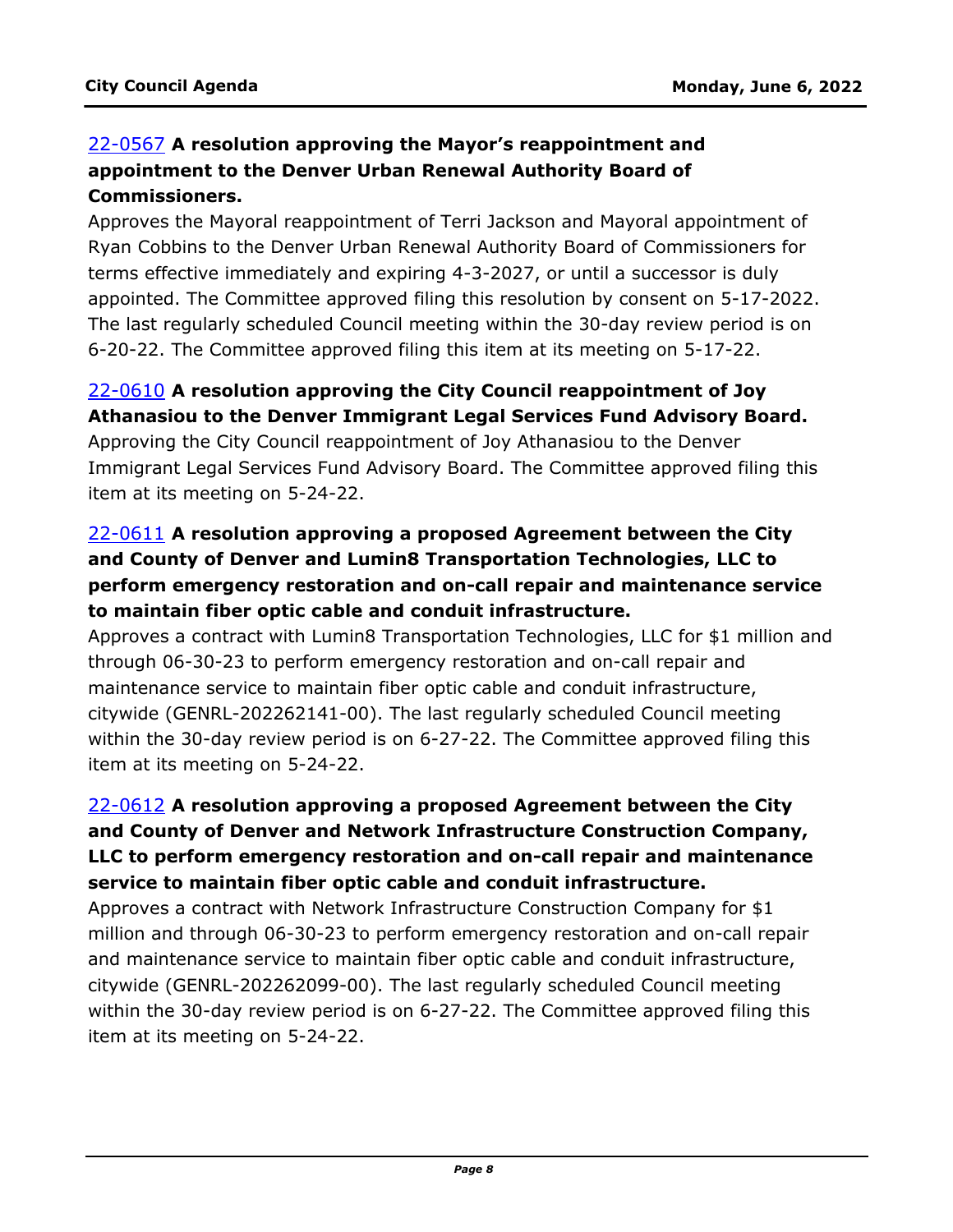## 22-0614 **A resolution approving the City Council reappointment of Allen Cowgill to the Department of Transportation and Infrastructure Advisory Board.**

Approving the City Council reappointment of Allen Cowgill to the Department of [Transportation and Infrastructure Advisory Board. The Committee approved filing](http://denver.legistar.com/gateway.aspx?m=l&id=/matter.aspx?key=21681)  this item at its meeting on 5-24-22.

## 22-0615 **A resolution approving the City Council reappointment of Joe Levi to the Department of Transportation and Infrastructure Advisory Board.**

Approving the City Council reappointment of Joe Levi to the Department of [Transportation and Infrastructure Advisory Board. The Committee approved filing](http://denver.legistar.com/gateway.aspx?m=l&id=/matter.aspx?key=21682)  this item at its meeting on 5-24-22.

### 22-0616 **A resolution approving the City Council reappointment of Christopher Johnson to the Department of Transportation and Infrastructure Advisory Board.**

Approving the City Council reappointment of Christopher Johnson to the [Department of Transportation and Infrastructure Advisory Board. The Committee](http://denver.legistar.com/gateway.aspx?m=l&id=/matter.aspx?key=21683)  approved filing this item at its meeting on 5-24-22.

#### **Land Use, Transportation & Infrastructure Committee**

## 22-0530 **A resolution laying out, opening and establishing as part of the City street system a parcel of land as East 47th Avenue near the intersection of North Ironton Street and East 47th Avenue.**

[Dedicates a parcel of land as public right of way as East 47th Avenue, located at the](http://denver.legistar.com/gateway.aspx?m=l&id=/matter.aspx?key=21597)  intersection of North Ironton Street and East 47th Avenue in Council District 8. The last regularly scheduled Council meeting within the 30-day review period is on 6-20-22. The Committee approved filing this item at its meeting on 5-17-22.

## 22-0565 **A resolution granting a revocable permit to HCA-Healthone, LLC to encroach into the right-of-way at 880 North Cherry Street.**

Grants a revocable permit, subject to certain terms and conditions, to [HCA-Healthone, LLC, their successors and assigns, to encroach into the right-of-way](http://denver.legistar.com/gateway.aspx?m=l&id=/matter.aspx?key=21632)  with twenty linear feet of 12-inch PVC roof drain and (3) 1-inch schedule 80 PVC conduits at 880 North Cherry Street in Council District 5. The last regularly scheduled Council meeting within the 30-day review period is on 6-20-22. The Committee approved filing this item at its meeting on 5-17-22.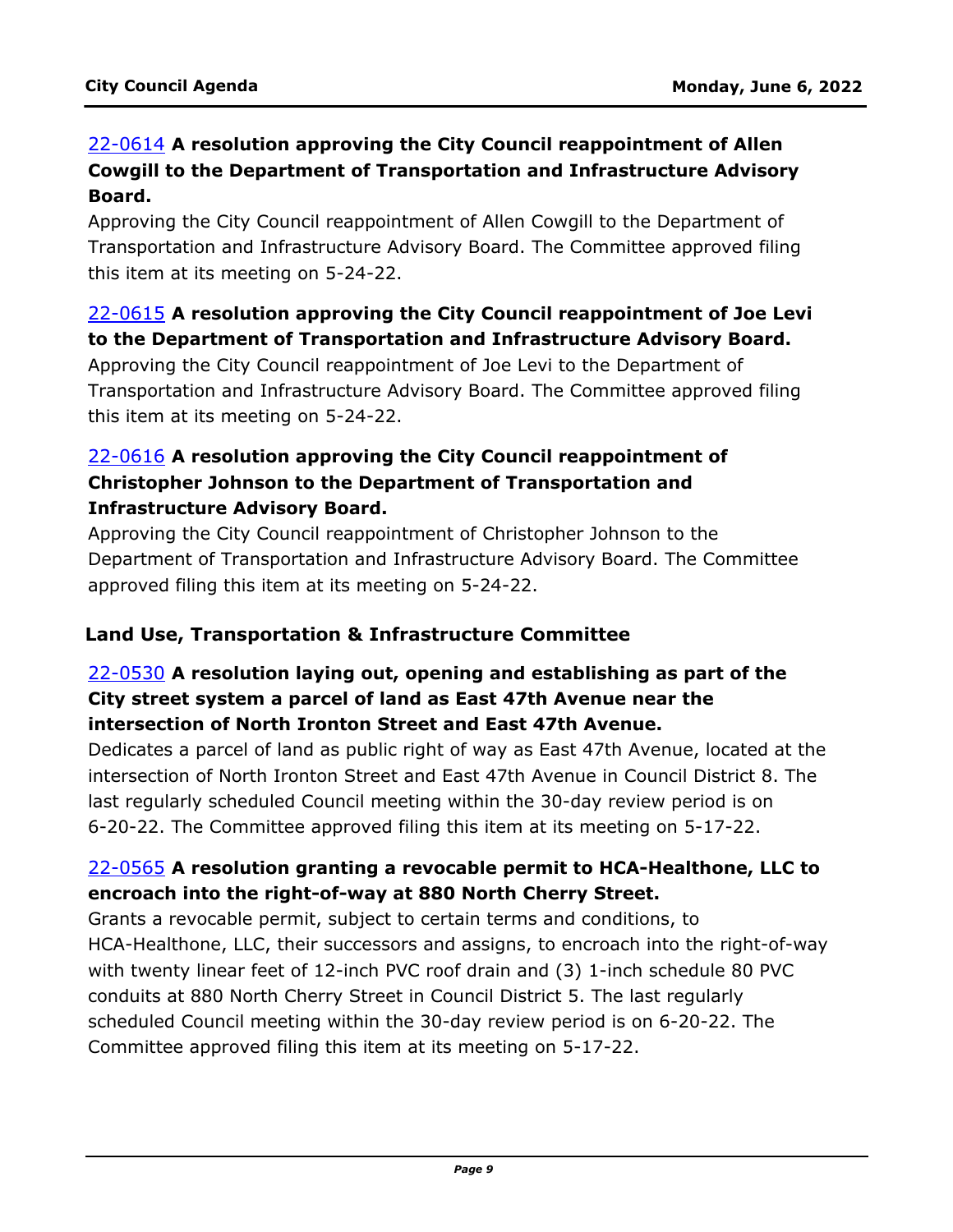## 22-0599 **A resolution approving a proposed Contract between the City and County of Denver and SavATree, LLC for services related to city-maintained trees on city-owned property, citywide.**

Approves a contract with SavATree, LLC for \$650,000 and through 12-31-24 for emerald ash borer pesticide treatments on city-maintained trees on city-owned [property, citywide \(202262174\). The last regularly scheduled Council meeting within](http://denver.legistar.com/gateway.aspx?m=l&id=/matter.aspx?key=21666)  the 30-day review period is on 6-27-22. The Committee approved filing this item at its meeting on 5-24-22.

#### 22-0600 **A resolution approving a proposed Contract between the City and County of Denver and Tiger Tree, Inc for services related to city-maintained trees on city-owned property, citywide.**

Approves a contract with Tiger Tree, Inc for \$650,000 and through 12-31-24 for emerald ash borer pesticide treatments on city-maintained trees on city-owned [property, citywide \(202262202\). The last regularly scheduled Council meeting within](http://denver.legistar.com/gateway.aspx?m=l&id=/matter.aspx?key=21667)  the 30-day review period is on 6-27-22. The Committee approved filing this item at its meeting on 5-24-22.

## 22-0601 **A resolution approving a proposed Contract between the City and [County of Denver and TruGreen Limited Partnership for services related to](http://denver.legistar.com/gateway.aspx?m=l&id=/matter.aspx?key=21668)  city-maintained trees on city-owned property, citywide.**

Approves a contract with TruGreen Limited Partnership for \$650,000 and through 12-31-24 for emerald ash borer pesticide treatments on city-maintained trees on city-owned property, citywide (202262177). The last regularly scheduled Council meeting within the 30-day review period is on 6-27-22. The Committee approved filing this item at its meeting on 5-24-22.

## 22-0609 **A resolution granting a revocable permit to FP of Bellaire, LLC, to encroach into the right-of-way at 1181 North Bellaire Street.**

Approves a revocable permit, subject to certain terms and conditions, to FP of [Bellaire, LLC, their successors and assigns, to encroach into the right-of-way with a](http://denver.legistar.com/gateway.aspx?m=l&id=/matter.aspx?key=21676)  57' long, 8" wide, maximum height of 3', concrete retaining wall at 1181 North Bellaire Street in Council District 5. The Committee approved filing this item at its meeting on 5-24-22.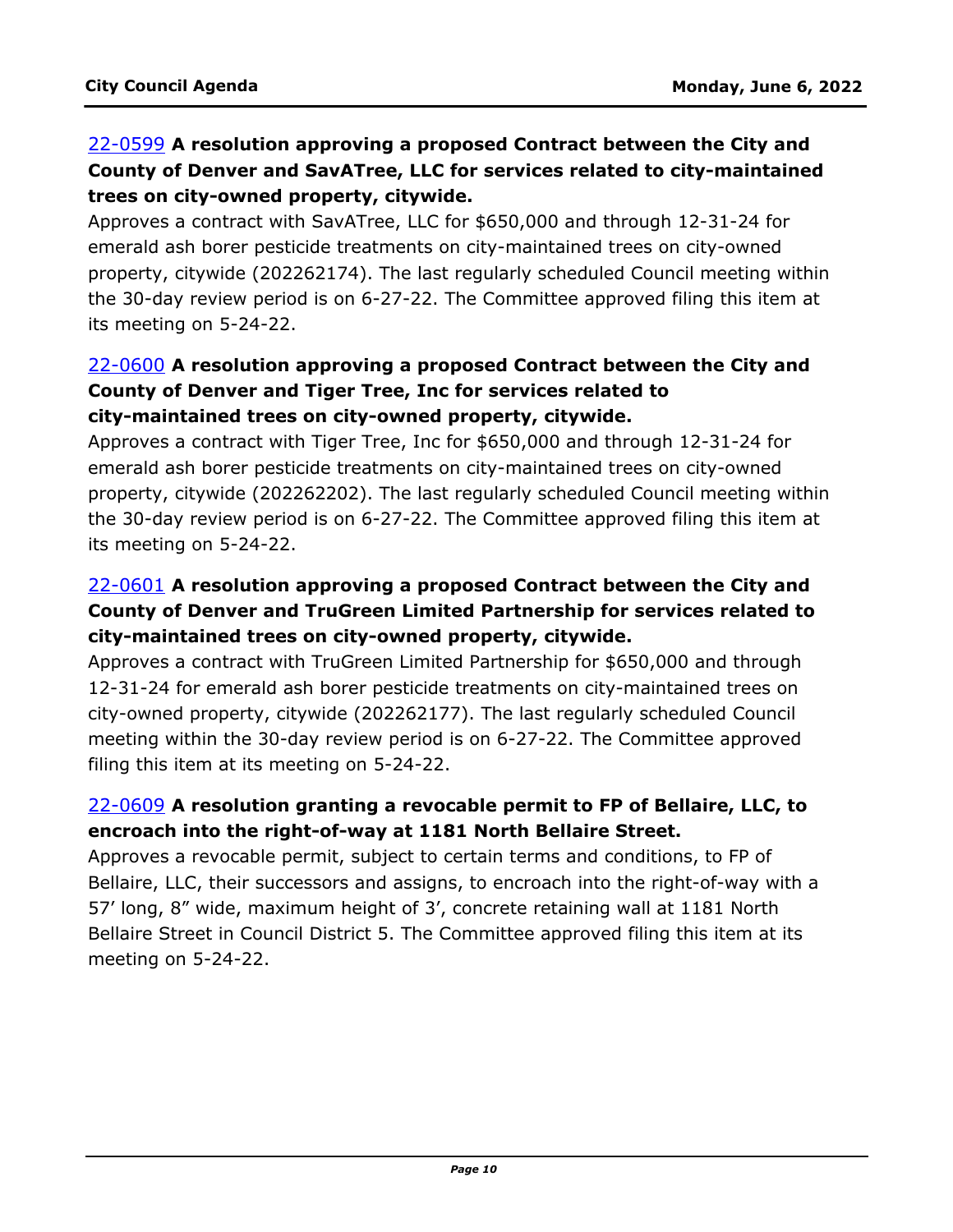# 22-0650 **A resolution authorizing and approving the expenditure and payment from the appropriation account designated "liability claims," the sum of twenty-four thousand two hundred seventy-four dollars and thirty five cents (\$24,274.35) made payable to Jessica Jaquez, in full payment and satisfaction of any and all claims related to Claim Number 2022-006717 arising from a sewer backup which occurred at 1480 S. King Street Court on February 4, 2022.**

[Settles a claim involving the Department of Transportation and Infrastructure. This](http://denver.legistar.com/gateway.aspx?m=l&id=/matter.aspx?key=21717)  item was approved for filing at the Mayor-Council meeting on 5-24-22.

#### **Safety, Housing, Education & Homelessness Committee**

## 22-0485 **A resolution approving a proposed Amendatory Agreement between the City and County of Denver and AIDS Resource Center of [Wisconsin, Inc. doing business as Vivent Health to provide care, treatment,](http://denver.legistar.com/gateway.aspx?m=l&id=/matter.aspx?key=21552)  and supportive services to individuals living with HIV/AIDS in the Denver Transitional Grant Area.**

Amends a contract with AIDS Resource Center of Wisconsin, Inc. doing business as Vivent Health, by adding \$154,515 for a new total of \$641,120 and one year for a new end date of 2-28-23 to provide care, treatment, and supportive services to individuals living with HIV/AIDS in the Denver Transitional Grant Area, citywide (202262519-01). The last regularly scheduled Council meeting within the 30-day review period is on 6-27-22. The Committee approved filing this item at its meeting on 5-4-22.

## 22-0545 **A resolution approving a proposed intergovernmental agreement with School District No. 1 (Denver Public Schools) to provide Head Start services to 350 children and their families.**

[Approves an intergovernmental agreement with School District No. 1 \(Denver Public](http://denver.legistar.com/gateway.aspx?m=l&id=/matter.aspx?key=21612)  Schools) for \$3,062,304 and through 6-30-2023 to provide Head Start services to 350 children and their families citywide, (MOEAI-202262467). The last regularly scheduled Council meeting within the 30-day review period is on 6-20-22. The Committee approved filing this item at its meeting on 5-18-22.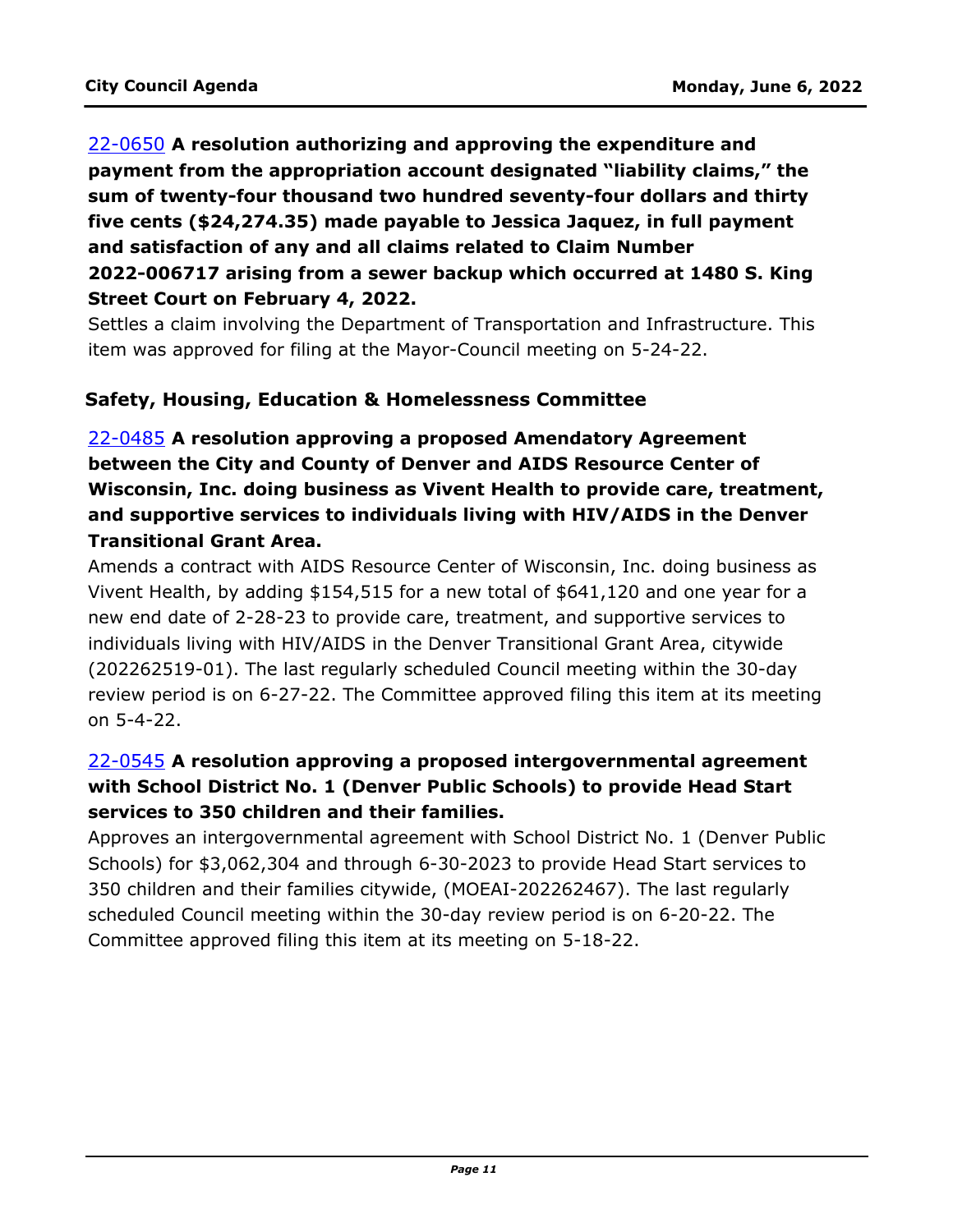# 22-0553 **A resolution approving a proposed Amendatory Agreement between the City and County of Denver and Mental Health Center of Denver to continue providing the Denver Police Department's 24/7 Co-responder program, as provided by a grant from Caring for Denver.**

Amends a contract with Mental Health Center of Denver by adding three (3) months for a new end date of 8-31-2022 and addressing minor administrative updates to continue providing the Denver Police Department's 24/7 Co-responder program, as provided by a grant from Caring for Denver. No change to contract amount [\(POLIC-202262299-00 / POLIC-202263196-01\). The last regularly scheduled Council](http://denver.legistar.com/gateway.aspx?m=l&id=/matter.aspx?key=21620)  meeting within the 30-day review period is on 6-20-22. The Committee approved filing this item at its meeting on 5-18-22.

# 22-0568 **A resolution approving a proposed First Amendatory Agreement between the City and County of Denver and Habitat for Humanity of Metro Denver, Inc. for the citywide scattered site acquisition and renovation of single-family residences, which will be sold to income-qualified households.**

Amends an agreement with Habitat for Humanity of Metro Denver by adding \$970,000 for a new total of \$1,455,000 and 14 months for a new end date of 4-30-2023 for the citywide scattered site acquisition and renovation of 14 single-family residences to be sold to income-qualified households earning no more than 80% area median income at initial sale and 100% area median income at [subsequent sales \(HOST-202053865\). The last regularly scheduled Council meeting](http://denver.legistar.com/gateway.aspx?m=l&id=/matter.aspx?key=21635)  within the 30-day review period is on 6-20-22. The Committee approved filing this item at its meeting on 5-18-22.

## 22-0584 **A resolution approving a proposed Contract between the City and County of Denver and Sewall Child Development Center to provide Head Start services to 60 children and their families in Council Districts 1, 2, 3 and 7.**

Approves a contract with Sewall Child Development Center for \$568,331 and [through 6-30-2023 to provide Head Start services to 60 children and their families in](http://denver.legistar.com/gateway.aspx?m=l&id=/matter.aspx?key=21651)  Council Districts 1, 2, 3 and 7 (MOEAI-202262470). The last regularly scheduled Council meeting within the 30-day review period is on 6-27-22. The Committee approved filing this item at its meeting on 5-25-22.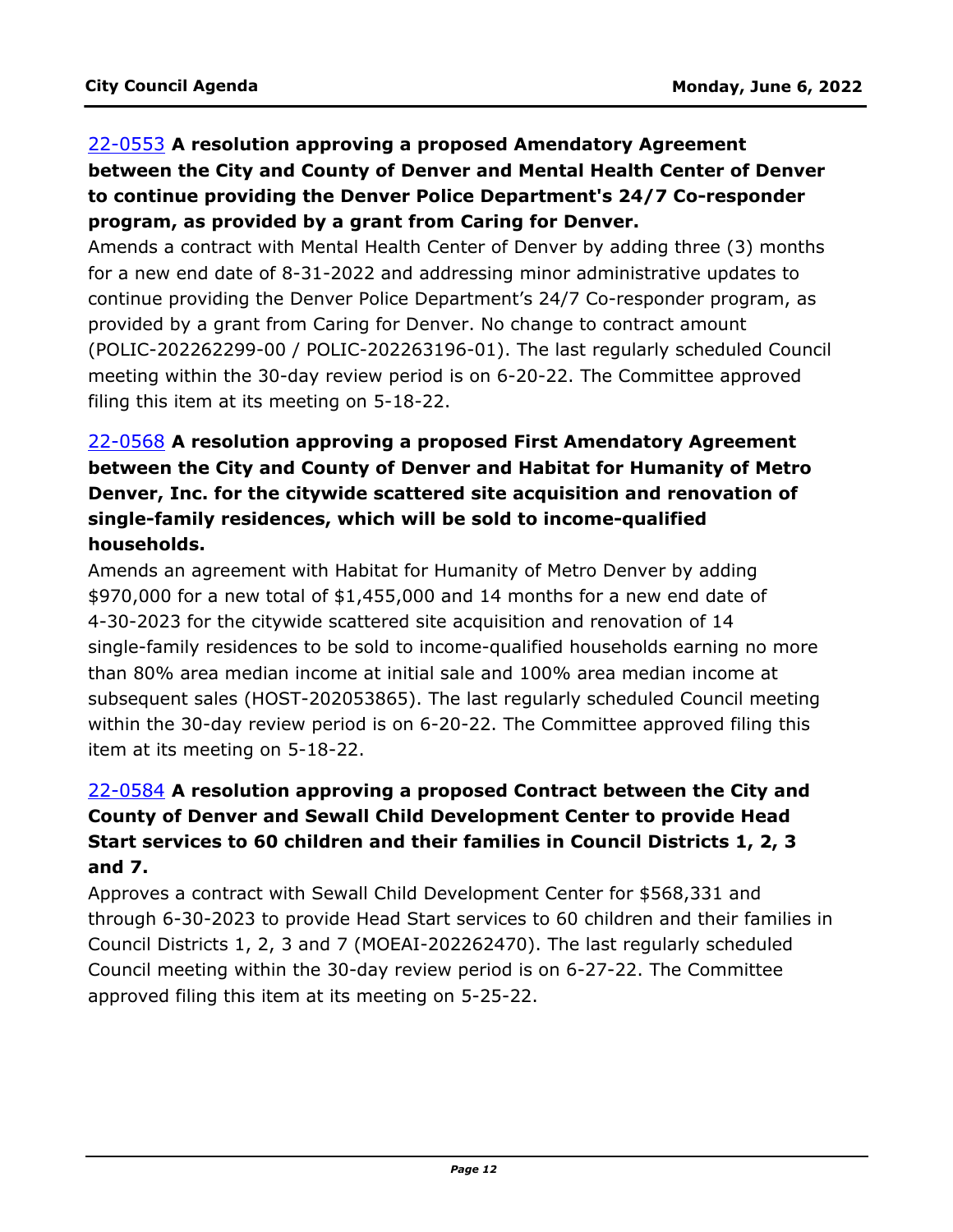# 22-0606 **A resolution approving and providing for the execution of a [proposed Grant Agreement between the City and County of Denver and the](http://denver.legistar.com/gateway.aspx?m=l&id=/matter.aspx?key=21673)  Colorado Department of Public Health and Environment concerning the "Local Planning and Support" program and the funding therefor.** Approves a grant agreement with the Colorado Department of Public Health

and Environment for \$1,671,667 and for one year to accept the fiscal year 2023 Local Planning and Support grant to support core public health services including performance management and quality improvement processes, health equity programming, contract and fiscal management support, workforce development, and assessment and planning support, citywide (ENVHL-202263268). The last regularly scheduled Council meeting within the 30-day review period is on 6-27-22. The Committee approved filing this item at its meeting on 5-25-22.

## 22-0608 **A resolution approving a proposed Amendatory Agreement between the City and County of Denver and Bluff Mercy, LLC for 31 rental units at Bluff Lake Apartments.**

Amends an agreement with Bluff Mercy, LLC by clarifying the income calculation [procedure for households experiencing homelessness whose income is equal to or](http://denver.legistar.com/gateway.aspx?m=l&id=/matter.aspx?key=21675)  less than 30% area median income (AMI) for 31 rental units at Bluff Lake Apartments, located at 10425 E 31st Avenue in Council District 8. No change to contract duration or amount (HOST-202262755-01). The last regularly scheduled Council meeting within the 30-day review period is on 6-27-22. The Committee approved filing this item at its meeting on 5-25-22.

22-0651 **A resolution authorizing and approving the expenditure and payment from the appropriation account designated "liability claims," the sum of three hundred and twenty-five thousand dollars (\$325,000) made payable to Devon Williams and Zaner Harden Law, LLP, in full payment and satisfaction of all claims related to the civil action captioned Devon [Williams v. City and County of Denver and Kimberly Trudel, which was filed](http://denver.legistar.com/gateway.aspx?m=l&id=/matter.aspx?key=21718)  in the Denver County District Court, Case No. 2021-CV-32033.**

Settles a claim involving the Denver Police Department. This item was approved for filing at the Mayor-Council meeting on 5-24-22.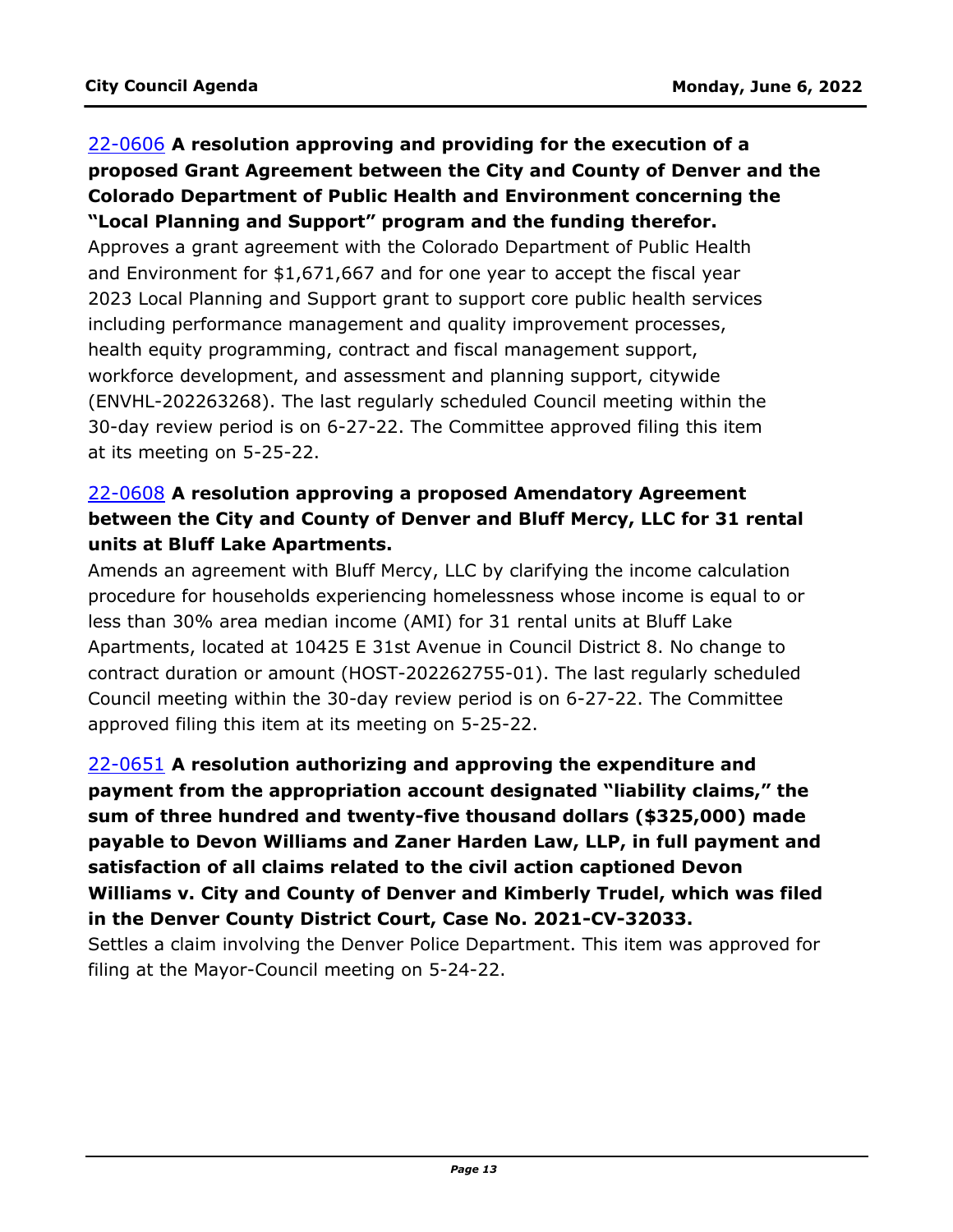#### **BILLS FOR INTRODUCTION**

#### **Business, Arts, Workforce, & Aviation Services Committee**

22-0549 **A bill for an ordinance approving a proposed Intergovernmental [Agreement between the City and County of Denver and Town of Morrison to](http://denver.legistar.com/gateway.aspx?m=l&id=/matter.aspx?key=21616)  provide special event traffic control services at Red Rocks Amphitheatre.** Approves an intergovernmental agreement with the Town of Morrison for \$7,000,000 and through 1-1-2031 to provide special event traffic control services at Red Rocks Amphitheatre (THTRS-202262391-00). The last regularly scheduled Council meeting within the 30-day review period is on 6-20-22. The Committee approved filing this item at its meeting on 5-18-22.

## 22-0550 **A bill for an ordinance approving a proposed Intergovernmental [Agreement between the City and County of Denver and Town of Morrison to](http://denver.legistar.com/gateway.aspx?m=l&id=/matter.aspx?key=21617)  provide wastewater and sewage treatment services at Red Rocks Park and Amphitheatre.**

Approves an intergovernmental agreement with the Town of Morrison for \$7,000,000 and through 12-31-2031 to provide wastewater and sewage treatment services at Red Rocks Park and Amphitheatre (THTRS-202262385-00). The last regularly scheduled Council meeting within the 30-day review period is on 6-20-22. The Committee approved filing this item at its meeting on 5-18-22.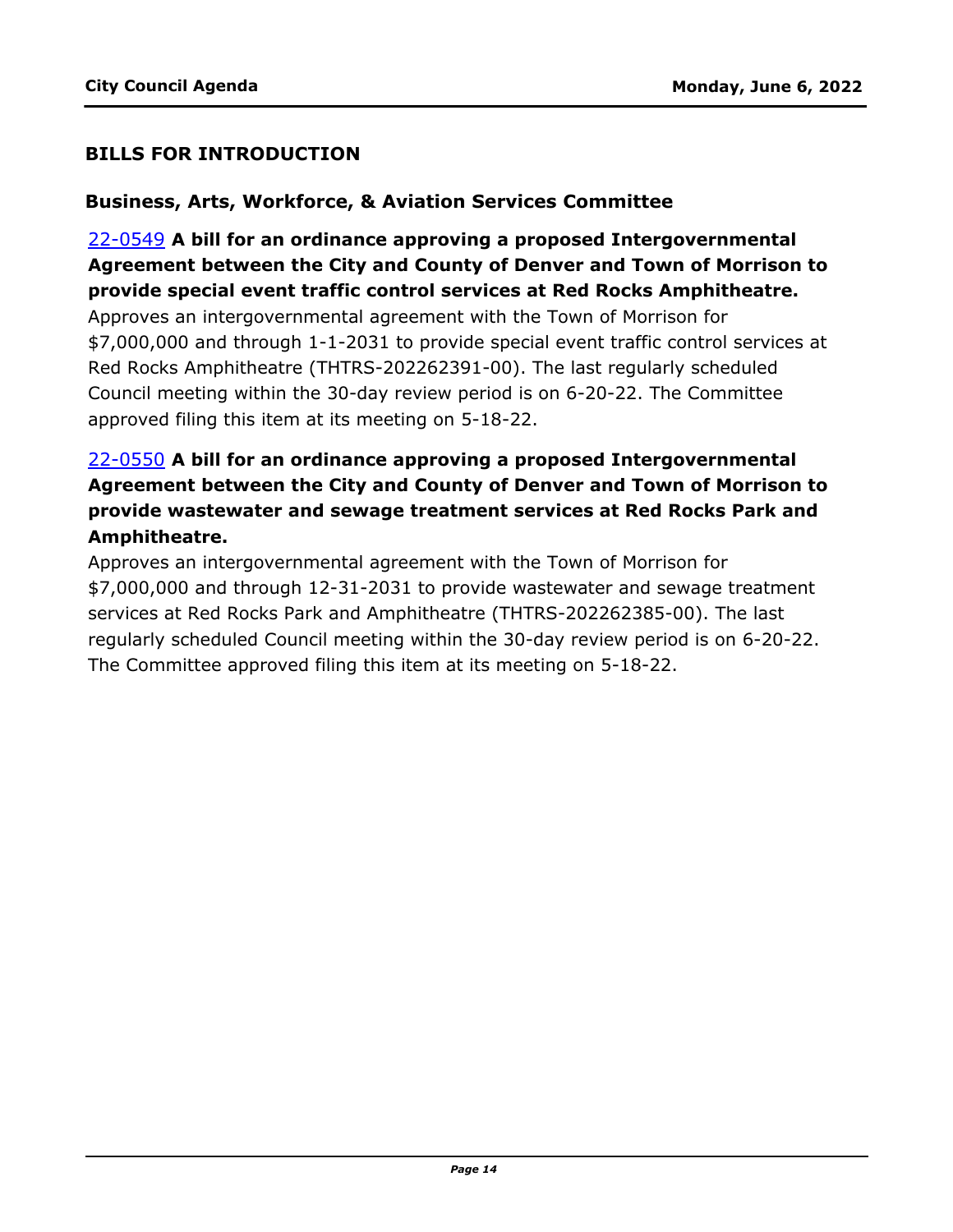22-0569 **A bill for an ordinance concerning the Airport Facilities of the City and County of Denver; authorizing the issuance of the "City and County of Denver, Colorado, for and on behalf of its Department of Aviation, Airport System Revenue Bonds, Series 2022" from time to time, in one or more series or subseries, on a taxable or a tax-exempt basis, in the maximum aggregate principal amount of \$3,980,000,000 for the purposes of defraying the costs of the Series 2022 Project, and providing other details in connection therewith; authorizing the Treasurer, within certain limitations and restrictions, to finalize details, terms and other provisions of the Bonds, their negotiated sale, determination of Refunded Bonds, and to select the registrar, paying agent, escrow bank and underwriters; approving forms of and authorizing execution and delivery of certain documents; ratifying action previously taken; providing for other related matters; and providing the effective date of this ordinance.**

[Authorizes the Manager of Finance, Chief Financial Officer to issue City and County of](http://denver.legistar.com/gateway.aspx?m=l&id=/matter.aspx?key=21636)  Denver, for and on behalf of its Department of Aviation, Airport Senior Revenue Bonds, Series 2022 in an amount not to exceed \$3.98 billion for the purposes of funding Airport capital improvements, refunding airport bonds, paying costs of terminating swaps funding capitalized interest, funding bond reserves and paying costs of issuance expenses. The last regularly scheduled Council meeting within the 30-day review period is on 5-27-22. The Committee approved filing this item at its meeting on 5-18-22.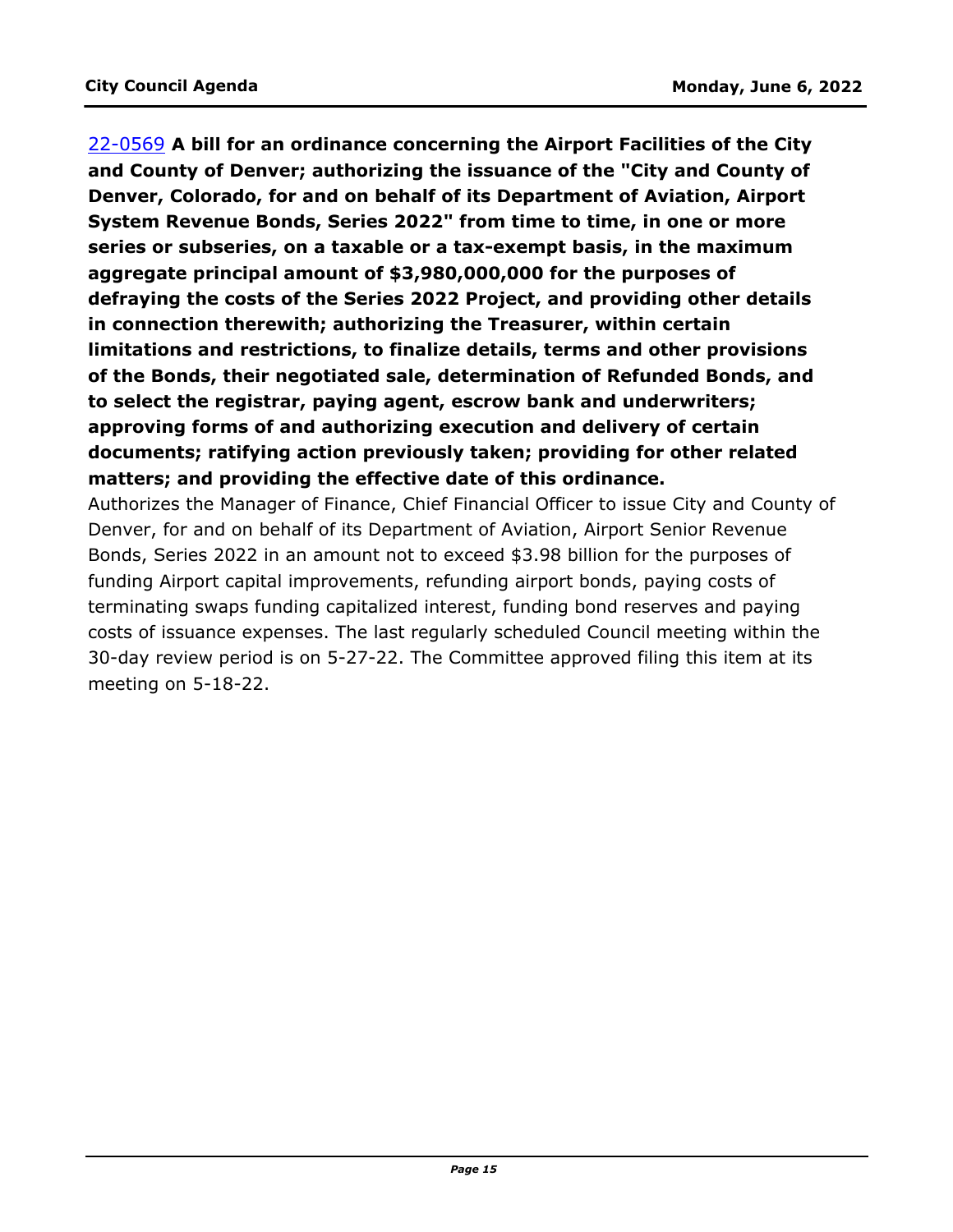22-0570 **A bill for an ordinance concerning the Airport Facilities of the City and County of Denver; authorizing the issuance of the "City and County of Denver, Colorado, for and on behalf of its Department of Aviation, Airport System Subordinate Revenue Bonds, Series 2022" from time to time, in one or more series or subseries, on a taxable or a tax-exempt basis, in the maximum aggregate principal amount of \$3,980,000,000 for the purposes of defraying the costs of the Series 2022 Subordinate Project, and providing other details in connection therewith; authorizing the Treasurer, within certain limitations and restrictions, to finalize details, terms and other provisions of the Bonds, their negotiated sale, determination of Refunded Bonds, and to select the registrar, paying agent, escrow bank and underwriters; approving forms of and authorizing execution and delivery of certain documents; ratifying action previously taken; providing for other related matters; and providing the effective date of this ordinance.**Authorizes the Manager of Finance, Chief Financial Officer to issue City and County of Denver, for and on behalf of its Department of Aviation, Airport Subordinate Revenue Bonds, Series 2022 in an amount not to exceed \$3.98 billion for the purposes of funding Airport capital improvements, refunding airport bonds, [paying costs of terminating swaps funding capitalized interest, funding bond reserves](http://denver.legistar.com/gateway.aspx?m=l&id=/matter.aspx?key=21637)  and paying costs of issuance expenses. The last regularly scheduled Council meeting within the 30-day review period is on 5-27-22. The Committee approved filing this item at its meeting on 5-18-22.

## **City Council - Direct Files**

# 22-0648 **A bill for an ordinance relinquishing an easement, in its entirety, [reserved in Ordinance No. 1017, Series of 2001 recorded with Denver Clerk](http://denver.legistar.com/gateway.aspx?m=l&id=/matter.aspx?key=21715)  & Recorder at Reception No. 2001203743 located at 3701 North York Street.**

Relinquishes the dry utilities easement, in its entirety, as established in Vacating Ordinance No. 1017, Series of 2001, located at 3701 North York Street in Council District 9. The last regularly scheduled Council meeting within the 30-day review period is on 6-20-22. Councilmember Kniech approved direct filing this item on 5-26-22.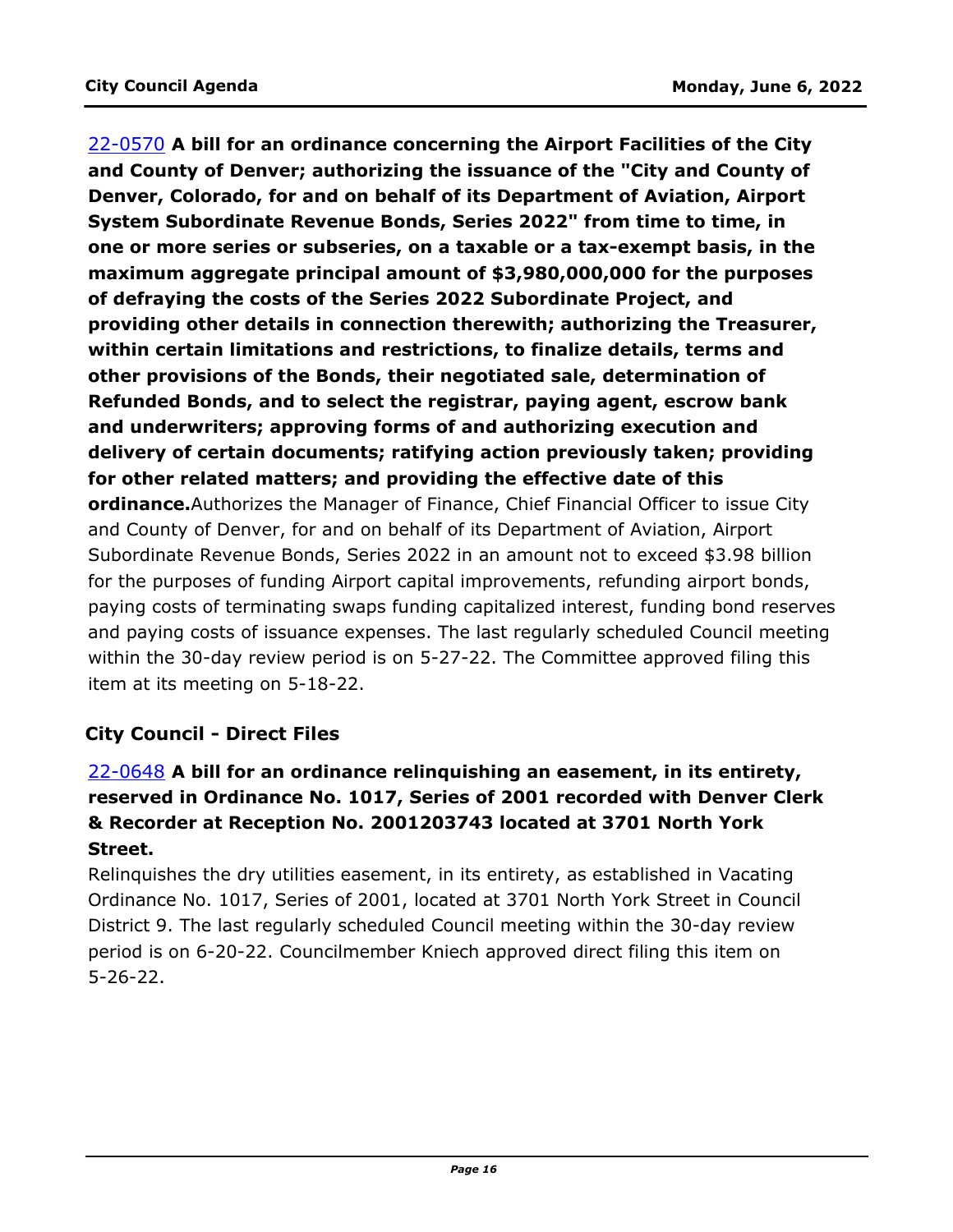#### **Finance & Governance Committee**

# 22-0555 **A bill for an ordinance modifying Section 18-142 of the Revised Municipal Code of Denver by adding Juneteenth as a designated holiday beginning in the year 2023, and repealing Section 2-6, D.R.M.C., which established Juneteenth as a commemorative day of observance.**

Amends Denver Revised Municipal Code Section 18-142 to formally designate June 19th (Juneteenth) as a legal holiday for the City & County of Denver beginning in 2023 and repeals Section 2-6 to remove the previous commemorative holiday [designation. The Committee approved filing this ordinance by consent on 5-17-2022.](http://denver.legistar.com/gateway.aspx?m=l&id=/matter.aspx?key=21622)  The last regularly scheduled Council meeting within the 30-day review period is on 6-20-22. The Committee approved filing this item at its meeting on 5-17-22.

## 22-0571 **A bill for an ordinance authorizing a rescission and appropriation [in the General Fund to make a cash transfer to and appropriation in the](http://denver.legistar.com/gateway.aspx?m=l&id=/matter.aspx?key=21638)  Liability Claims Special Revenue Fund.**

Approves a rescission of \$2,000,000 from General Fund Contingency and makes a supplemental appropriation to the Liability Claims Special Revenue Fund. The last regularly scheduled Council meeting within the 30-day review period is on 6-20-22. The Committee approved filing this item at its meeting on 5-17-22.

## 22-0589 **A bill for an ordinance approving the 3015 East Colfax Urban Redevelopment Plan, the creation of the 3015 East Colfax Urban Redevelopment Area and the 3015 East Colfax Street Property Tax Increment Area and Sales Tax Increment Area.**

Approves the 3015 East Colfax Urban Redevelopment Plan and authorizes the creation of an Urban Redevelopment Area and sales and property tax increment [areas in Council District 9. The Committee approved filing this item at its meeting on](http://denver.legistar.com/gateway.aspx?m=l&id=/matter.aspx?key=21656)  5-24-22.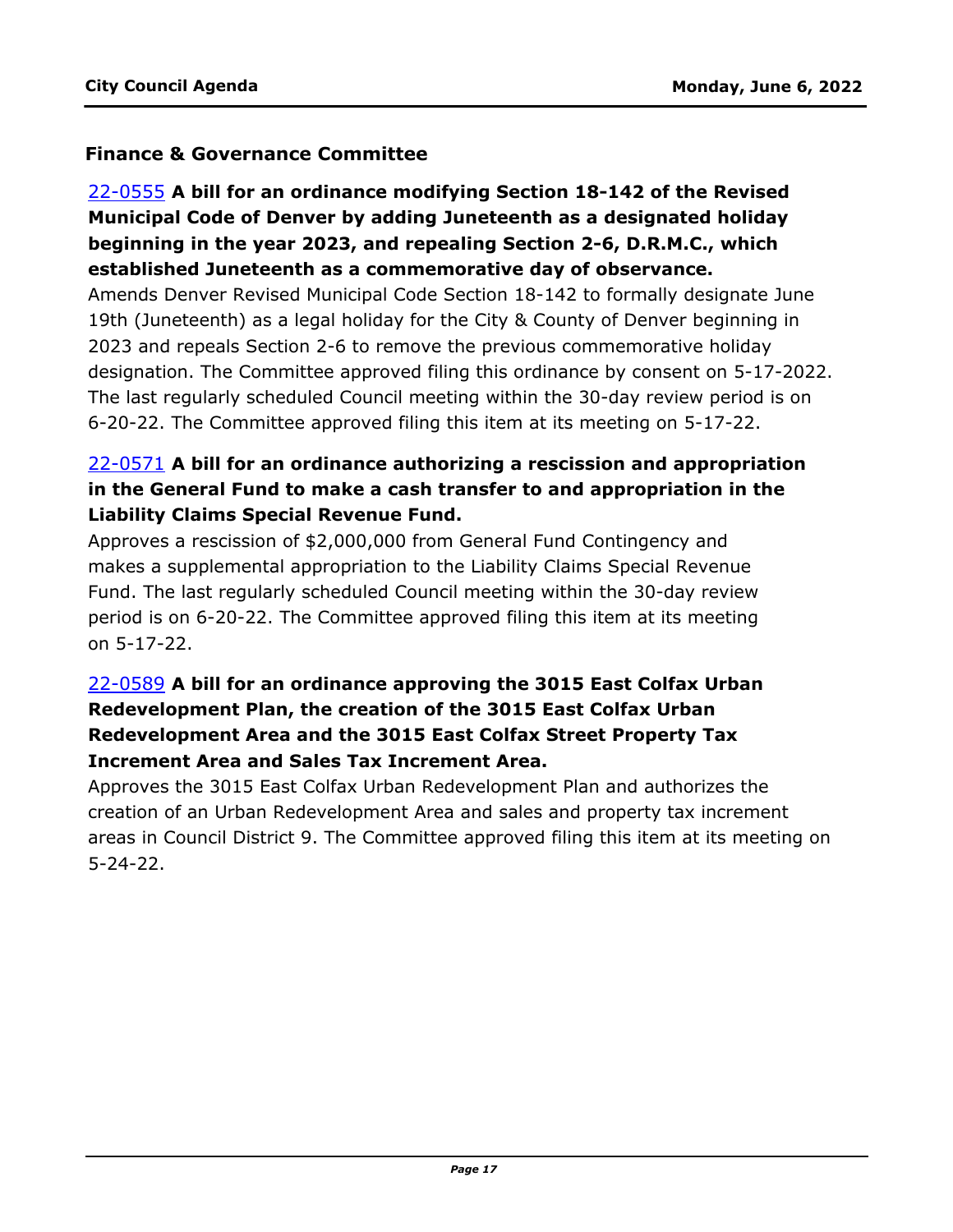# 22-0590 **A bill for an ordinance approving a proposed cooperation agreement between the City and County of Denver and Denver Urban Renewal Authority to establish, among other matters, the parameters for tax increment financing with incremental sales and property taxes within the 3015 East Colfax Urban Redevelopment Area.**

[Approves a cooperation agreement with the Denver Urban Renewal Authority for the](http://denver.legistar.com/gateway.aspx?m=l&id=/matter.aspx?key=21657)  3015 East Colfax Urban Redevelopment Area to establish, among other matters, the parameters for tax increment financing with incremental sales and property taxes in Council District 9 (202262989-00). The last regularly scheduled Council meeting within the 30-day review period is on 6-27-22. The Committee approved filing this item at its meeting on 5-24-22.

#### 22-0625 **A bill for an ordinance clarifying wage requirements in the city.**

[Modernizes Denver's minimum wage through correcting calculation methods,](http://denver.legistar.com/gateway.aspx?m=l&id=/matter.aspx?key=21692)  aligning contractor and citywide minimum wages, repealing obsolete provisions, and updating collection methods. The Committee approved filing this item at its meeting on 5-24-22.

#### **Land Use, Transportation & Infrastructure Committee**

## 22-0554 **A bill for an ordinance changing the zoning classification for 1305, 1339, and 1365 North Osage Street and 1520 West 14th Avenue in Lincoln Park.**

Approves a map amendment to rezone property from G-MX-3, UO-2 to G-RX-5, [UO-2, located at 1305, 1339 & 1365 North Osage Street and 1520 West 14th Avenue](http://denver.legistar.com/gateway.aspx?m=l&id=/matter.aspx?key=21621)  in Council District 3. The last regularly scheduled Council meeting within the 30-day review period is on 6-20-22. If ordered published, a public hearing will be held on Monday, 7-11-22. The Committee approved filing this item at its meeting on 5-17-22.

## 22-0591 **A bill for an ordinance designating certain property as "park" under section 2.4.5 of the City Charter, namely, a parcel of land within Bear Creek Park.**

Approves the park designation of a parcel of land adjacent to Bear Creek Park, [containing 4.06 acres, located at South Sheridan Blvd. & West Kenyon Avenue in](http://denver.legistar.com/gateway.aspx?m=l&id=/matter.aspx?key=21658)  Council District 2. The Committee approved filing this item at its meeting on 5-24-22.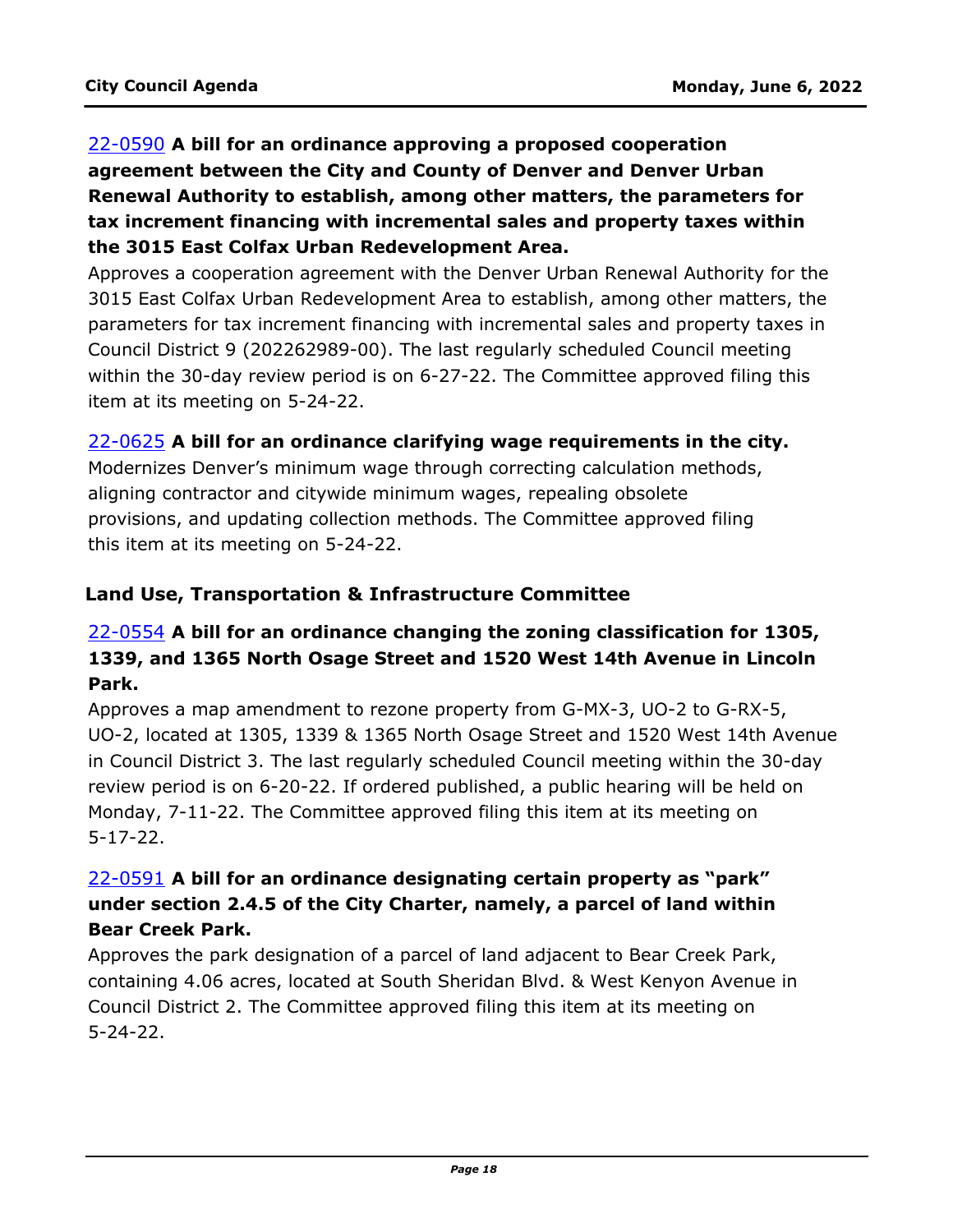#### 22-0592 **A bill for an ordinance designating certain property as "park" under section 2.4.5 of the City Charter Fairfax Park.**

Approves the park designation of a parcel of land at 2858 North Fairfax Street, [containing 0.36 acres, in Council District 8. The Committee approved filing this item](http://denver.legistar.com/gateway.aspx?m=l&id=/matter.aspx?key=21659)  at its meeting on 5-24-22.

#### 22-0593 **A bill for an ordinance designating certain property as "park" under section 2.4.5 of the City Charter the Gateway Landing Park.**

Approves the park designation of a parcel of land at Gateway Landing Park, [containing 3.0 acres, located at 4991 North Telluride Street, in Council District 11.](http://denver.legistar.com/gateway.aspx?m=l&id=/matter.aspx?key=21660)  The Committee approved filing this item at its meeting on 5-24-22.

#### 22-0594 **A bill for an ordinance designating certain property as "park" under section 2.4.5 of the City Charter the Montbello open space.**

Approves the park designation of a parcel of land in Montbello Open Space, [containing 5.6 acres, located at 12680 East Albrook Drive, located in Council District](http://denver.legistar.com/gateway.aspx?m=l&id=/matter.aspx?key=21661)  8. The Committee approved filing this item at its meeting on 5-24-22.

## 22-0595 **A bill for an ordinance designating certain property as "park" under section 2.4.5 of the City Charter Platte Farm Open Space.**

Approves the park designation of a parcel of land in Platte Farm Open Space, [containing 6.2 acres, located at East 48th Avenue and Grant Street, in Council](http://denver.legistar.com/gateway.aspx?m=l&id=/matter.aspx?key=21662)  District 9. The Committee approved filing this item at its meeting on 5-24-22.

## 22-0596 **A bill for an ordinance designating certain property as "park" under section 2.4.5 of the City Charter the unnamed Iliff and Bellaire park.**

Approves the park designation of a parcel of land at unnamed Iliff & Bellaire Park, [containing 1.88 acres, located on East Iliff Avenue & South Bellaire Street, in Council](http://denver.legistar.com/gateway.aspx?m=l&id=/matter.aspx?key=21663)  District 4. The Committee approved filing this item at its meeting on 5-24-22.

## 22-0597 **A bill for an ordinance designating certain property as "park" under section 2.4.5 of the City Charter Uplands Park.**

[Approves the park designation for Uplands Park, containing 14.6 acres, located on](http://denver.legistar.com/gateway.aspx?m=l&id=/matter.aspx?key=21664)  East 50th Avenue from Trenton Street to Northfield Blvd in Council District 8. The Committee approved filing this item at its meeting on 5-24-22.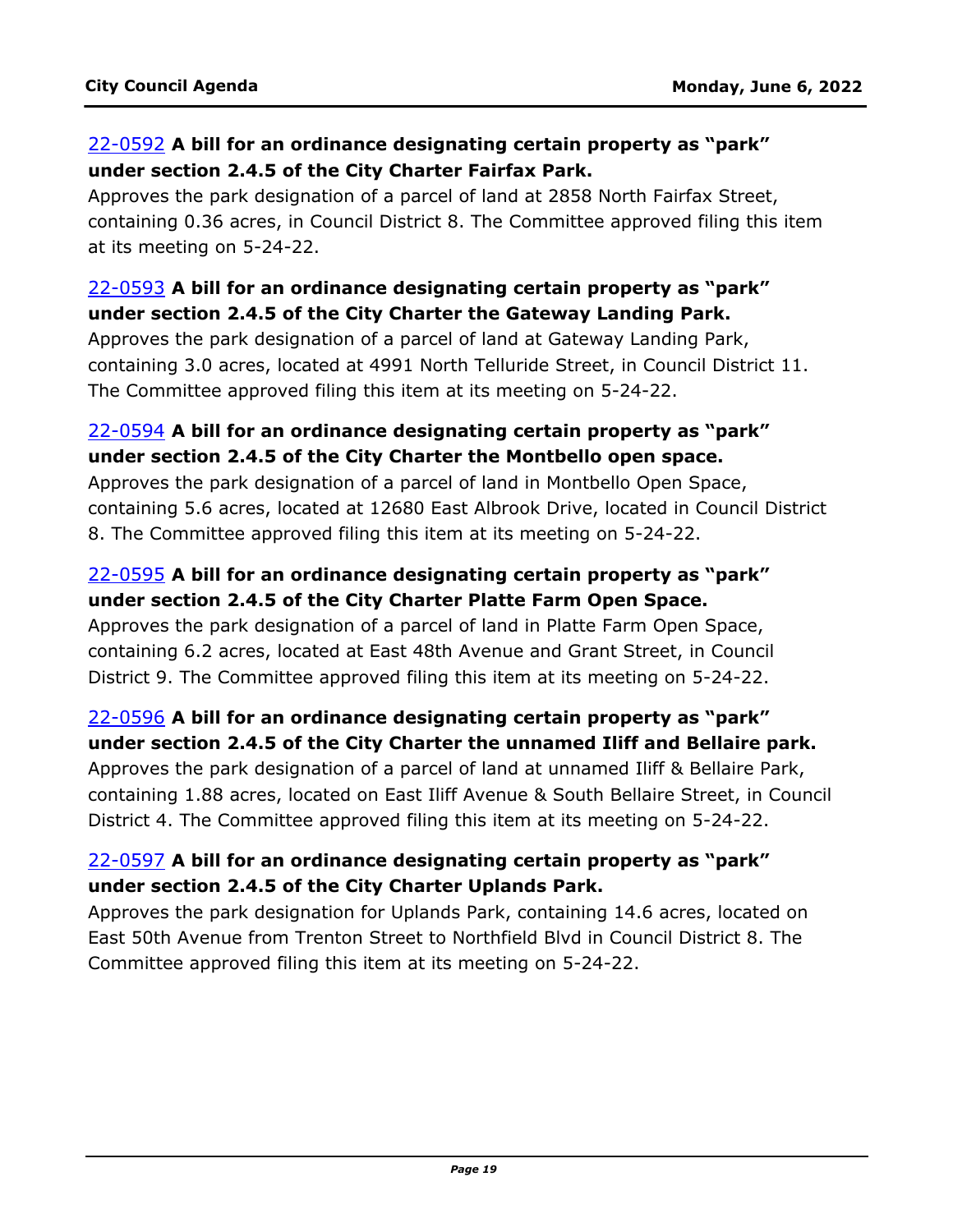### 22-0598 **A bill for an ordinance designating certain property as "park" under section 2.4.5 of the City Charter as an addition to Westwood Park.**

Approves the park designation for the Westwood Park addition, containing 0.48 [acres, located at Westwood Park on West Kentucky Avenue in Council District 3. The](http://denver.legistar.com/gateway.aspx?m=l&id=/matter.aspx?key=21665)  Committee approved filing this item at its meeting on 5-24-22.

#### **Safety, Housing, Education & Homelessness Committee**

22-0548 **A bill for an ordinance approving a proposed Grant Agreement between the City and County of Denver and State of Colorado Office of Behavioral Health, to provide funding for substance use disorder, mental health treatment, competency enhancements, and jail medication assisted treatment at Denver County Jail.**

Approves a grant agreement with the State of Colorado Office of Behavioral Health [for \\$1,224,421 and through 6-30-2023 to provide funding for substance use disorder,](http://denver.legistar.com/gateway.aspx?m=l&id=/matter.aspx?key=21615)  mental health treatment, competency enhancements, and jail medication assisted treatment at Denver County Jail, citywide (SHERF-202262959). The last regularly scheduled Council meeting within the 30-day review period is on 6-20-22. The Committee approved filing this item at its meeting on 5-18-22.

## 22-0617 **A bill for an ordinance enacting a new article XI, chapter 27 of the Denver Revised Municipal Code requiring unit owners' associations to notify homeowners of certain rights when initiating a foreclosure action and consolidating existing notice and disclosure duties for tenant rights.**

For an ordinance enacting a new article XI, chapter 27 of the Denver Revised [Municipal Code requiring unit owners' associations to notify homeowners of certain](http://denver.legistar.com/gateway.aspx?m=l&id=/matter.aspx?key=21684)  rights when initiating a foreclosure action and consolidating existing notice and disclosure duties for tenant rights. The last regularly scheduled Council meeting within the 30-day review period is on 6-27-22. The Committee approved filing this item at its meeting on 5-25-22.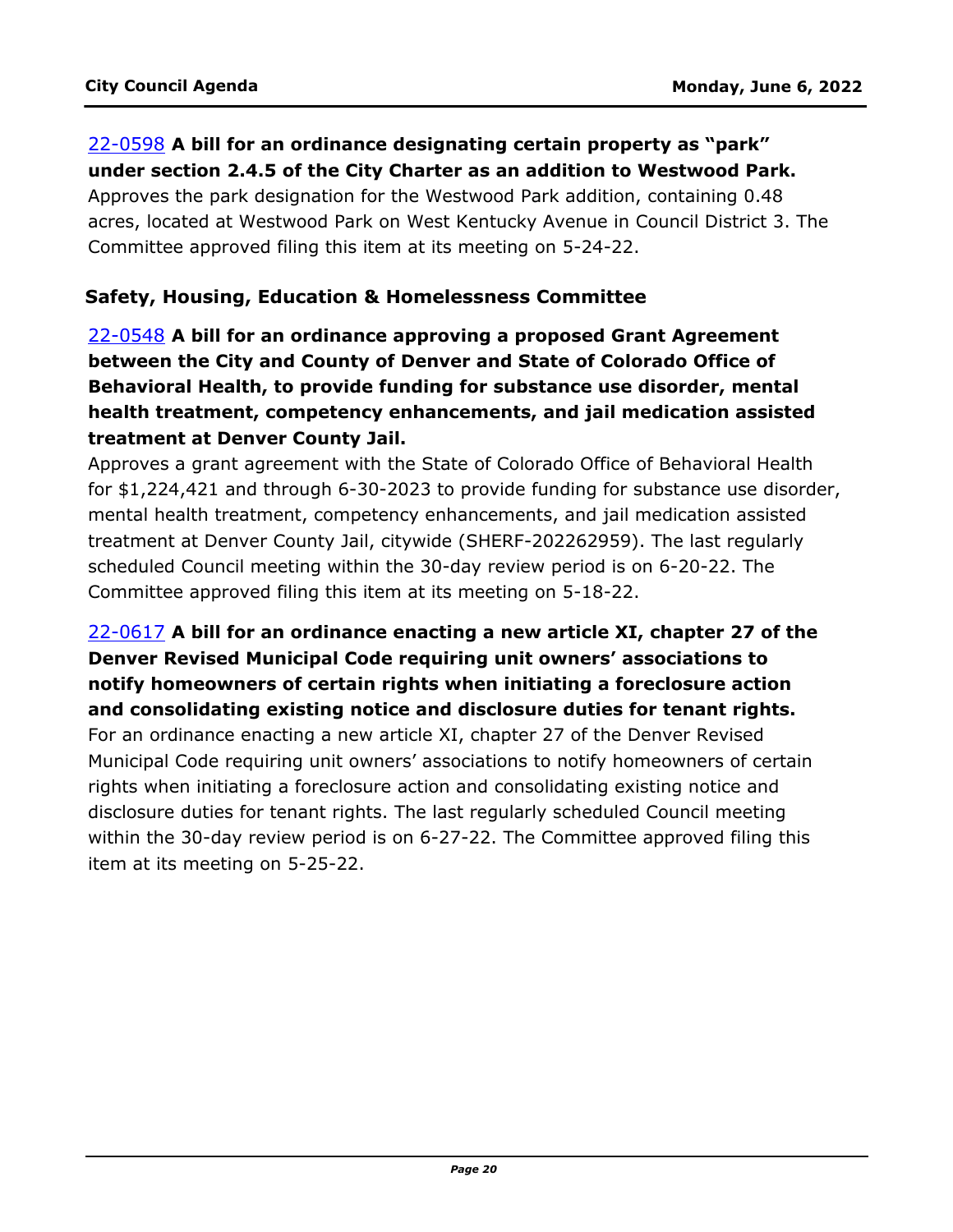#### **BILLS FOR FINAL CONSIDERATION**

#### **Finance & Governance Committee**

#### 22-0519 **A bill for an ordinance making an appropriation in the Capital Improvements and Capital Maintenance Fund.**

[Appropriates \\$2 million from Capital Improvement Fund \(32050\) contingency](http://denver.legistar.com/gateway.aspx?m=l&id=/matter.aspx?key=21586)  to address unanticipated capital improvement needs at La Alma Recreation Center outdoor swimming pool in Council District 3The Committee approved filing this item at its meeting on 5-10-22.

# 22-0527 **A bill for an ordinance approving a proposed easement agreement between the City and County of Denver and Board of Water Commissioners for relocation of the Denver Water main line in connection with roadway improvements.**

Approves a permanent non-exclusive easement agreement with the Board of Water Commissioners for \$10 for relocation of the Denver Water main line in connection with roadway improvements near 52nd Ave. and Emerson St located along the South Platte River near Heron Pond/Carpio Sanguinette Park in Council District 9 [\(FINAN-202262814\). The last regularly scheduled Council meeting within the 30-day](http://denver.legistar.com/gateway.aspx?m=l&id=/matter.aspx?key=21594)  review period is on 6-13-22. The Committee approved filing this item at its meeting on 5-10-22.

#### **Land Use, Transportation & Infrastructure Committee**

22-0526 **A bill for an ordinance relinquishing the easements, in their entirety, reserved in: Ordinance No. 19770184, Series of 1977, recorded with the Denver Clerk & Recorder at Book 1431, Page 349; and, Ordinance No. 20161134, Series of 2016, recorded with the Denver Clerk & Recorder at Reception No. 2016171591, located at 650 West Colfax Avenue.** Relinquishes the following easements in their entirety: the east-west sanitary and utility easements as established in Vacating Ordinance No. 184, Series of 1977 and [the easements in the alley bounded by West 14th Avenue, West Colfax Avenue, Fox](http://denver.legistar.com/gateway.aspx?m=l&id=/matter.aspx?key=21593)  Street and Galapago Street as established in Vacating Ordinance No 20161134, Series 2016, located at 650 West Colfax Avenue in Council District 10. The last regularly scheduled Council meeting within the 30-day review period is on 6-13-22. The Committee approved filing this item at its meeting on 5-10-22.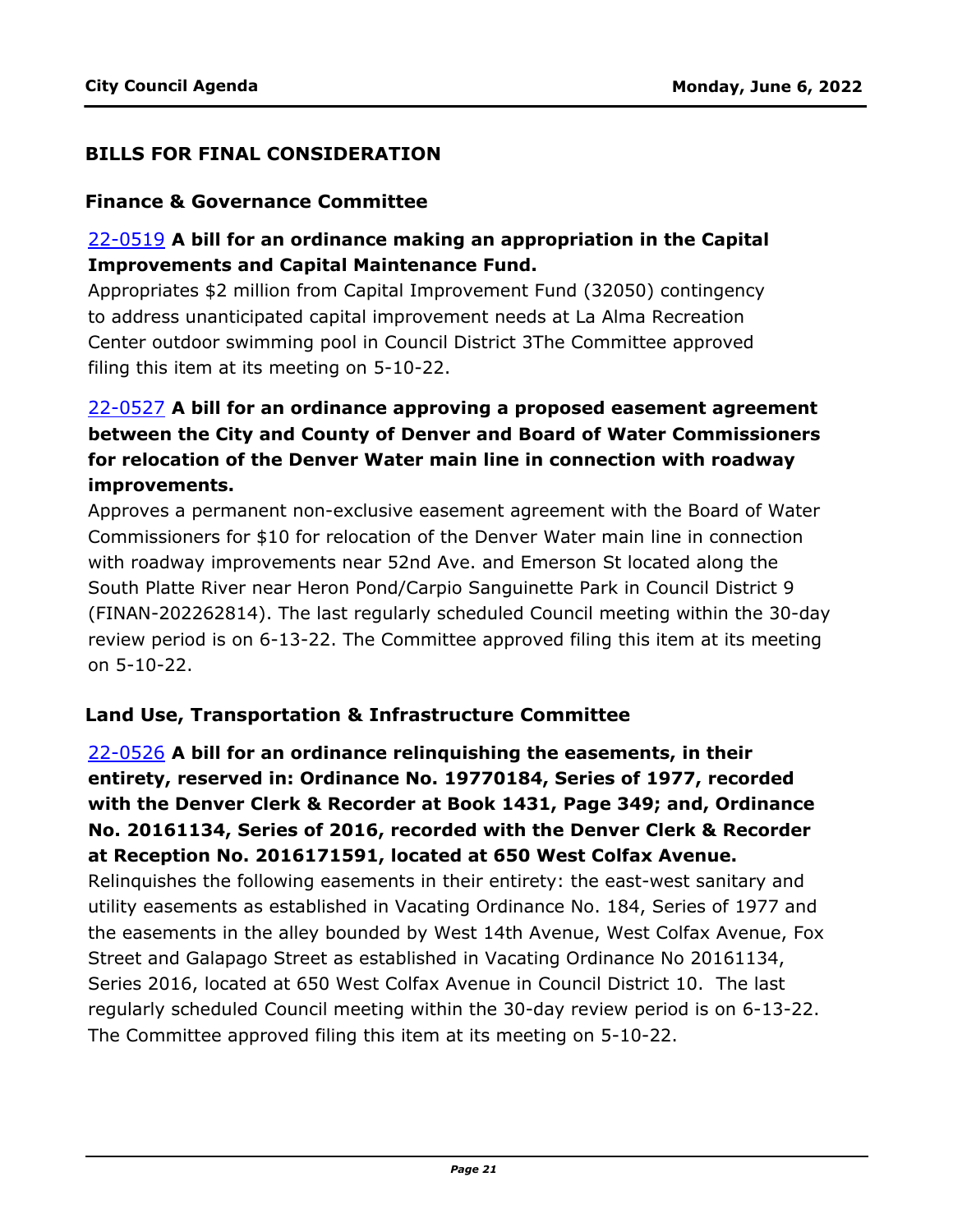#### 22-0532 **A bill for an ordinance relinquishing the easement reserved in Ordinance No. 20200541, Series of 2020 recorded with the Denver Clerk & Recorder at Reception No. 2020107805, located at 3850 Blake Street.**

Relinquishes the easements in their entirety as established in Vacating Ordinance [No. 20200541, Series of 2020, located at 3850 Blake Street in Council District 9. The](http://denver.legistar.com/gateway.aspx?m=l&id=/matter.aspx?key=21599)  last regularly scheduled Council meeting within the 30-day review period is on 6-13-22. The Committee approved filing this item at its meeting on 5-10-22.

# 22-0533 **A bill for an ordinance relinquishing the easement, in its entirety, established in Section I.C. of the Property Deed recorded with the Denver Clerk & Recorder at Reception No. 2018124831, located at 8801 East 39th Avenue.**

Relinquishes the easement in Article I.C., in its entirety reserved in the Property [Deed with Recordation No. 2018124831, located at 8801 East 39th Avenue in Council](http://denver.legistar.com/gateway.aspx?m=l&id=/matter.aspx?key=21600)  District 8. The last regularly scheduled Council meeting within the 30-day review period is on 6-13-22. The Committee approved filing this item at its meeting on 5-10-22.

## **Safety, Housing, Education & Homelessness Committee**

# 22-0443 **A bill for an ordinance approving a proposed Intergovernmental Agreement between the City and County of Denver and Denver Health and Hospital Authority (DHHA), to support the expansion of the Support Team Assisted Response (STAR) program.**

Approves an intergovernmental agreement with Denver Health and Hospital Authority (DHHA) for \$526,610.38 and through 12-31-22 to provide funding for the purchase and customization of five (5) 2022 Ford Transit 150 cargo vans to support the expansion of the Support Team Assisted Response (STAR) program, citywide. [\(ENVHL-202161574\). The last regularly scheduled Council meeting within the 30-day](http://denver.legistar.com/gateway.aspx?m=l&id=/matter.aspx?key=21510)  review period is on 6-13-22. The Committee approved filing this item at its meeting on 4-27-22.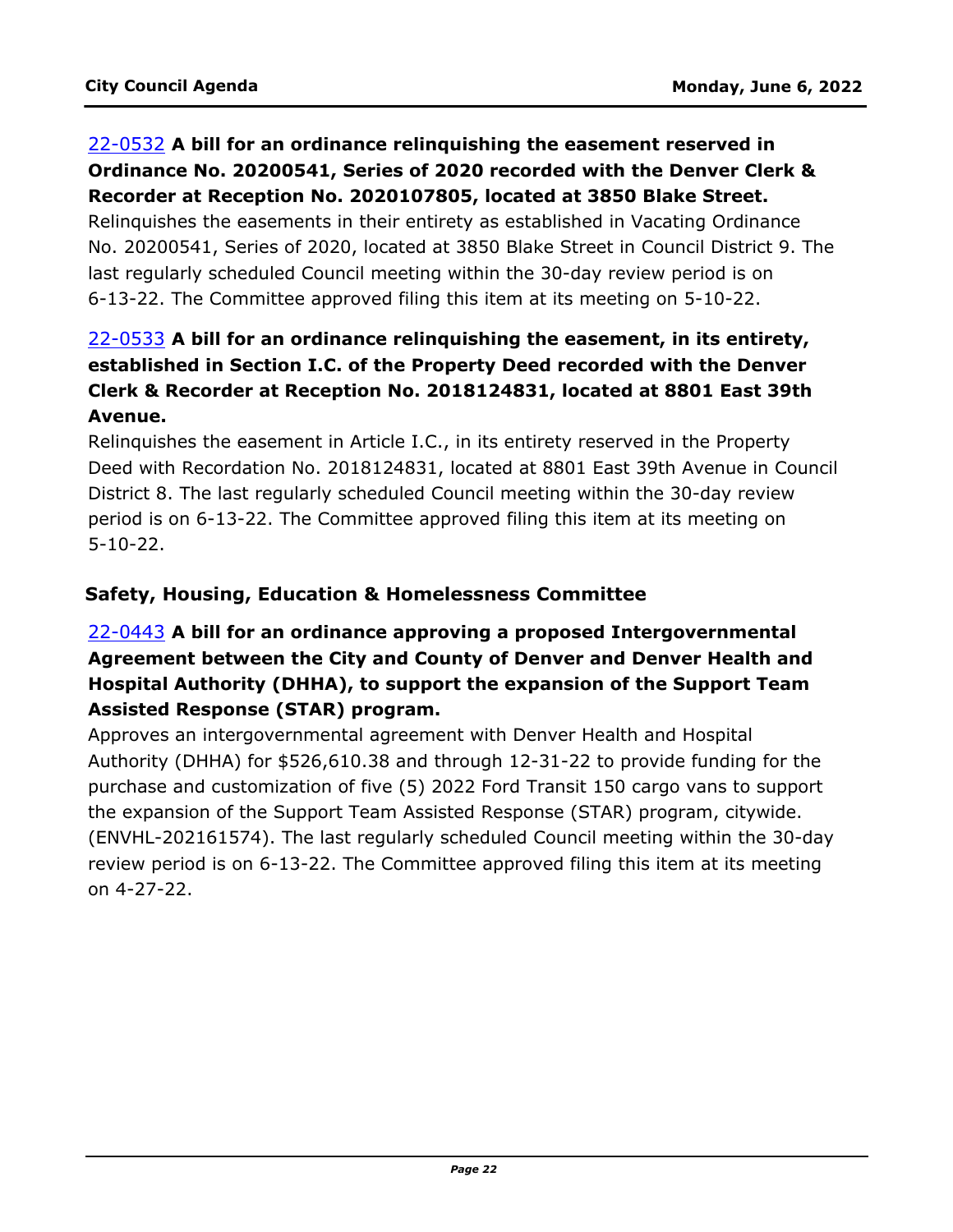## 22-0515 **A bill for an ordinance amending an Agreement with the Colorado Department of Health Care Policy and Financing by adding \$927,571.46 for a new total of \$1,855,142.92 and one (1) year for a new end date of 6-30-2022 for achieving performance-based deliverables related to County administration, medical assistance eligibility and cooperation with other medical assistance-related entities, citywide (SOCSV-202055468).**

Amends a revenue grant agreement with the Colorado Department of Health Care Policy and Financing by adding \$927,571.46 for a new total of \$1,855,142.92 and one (1) year for a new end date of 6-30-2022 for achieving performance-based deliverables related to County administration, medical assistance eligibility and cooperation with other medical assistance-related entities, citywide [\(SOCSV-202055468\). The last regularly scheduled Council meeting within the 30-day](http://denver.legistar.com/gateway.aspx?m=l&id=/matter.aspx?key=21582)  review period is on 6-13-22. The Committee approved filing this item at its meeting on 5-11-22.

## **RECAP OF BILLS TO BE CALLED OUT**

## **PRE-RECESS ANNOUNCEMENT**

Tonight, there will be a required public hearing on Council Bill 22-0412, changing the zoning classification for 4401 South Quebec Street in Hampden South; and, a combined public hearing on Council Bill 22-0424, amending the Denver Zoning Code, Council Bill 22-0426, amending Chapter 27 of the Denver Revised Municipal Code concerning housing, revising provisions related to the linkage fee; repealing incentives for affordable housing; and adopting affordable housing requirements applicable to the creation of new dwelling units, and, Council Bill 22-0425, changing the zoning classification for multiple properties in the 38th & Blake station area to remove the 38th and Blake Station Area Incentive Overlay District (IO-1) and adjust underlying base zone districts. Anyone wishing to speak on any of these matters must go online to sign up during the recess of Council.

## **RECESS**

# **COUNCIL RECONVENES AND RESUMES ITS REGULAR SESSION**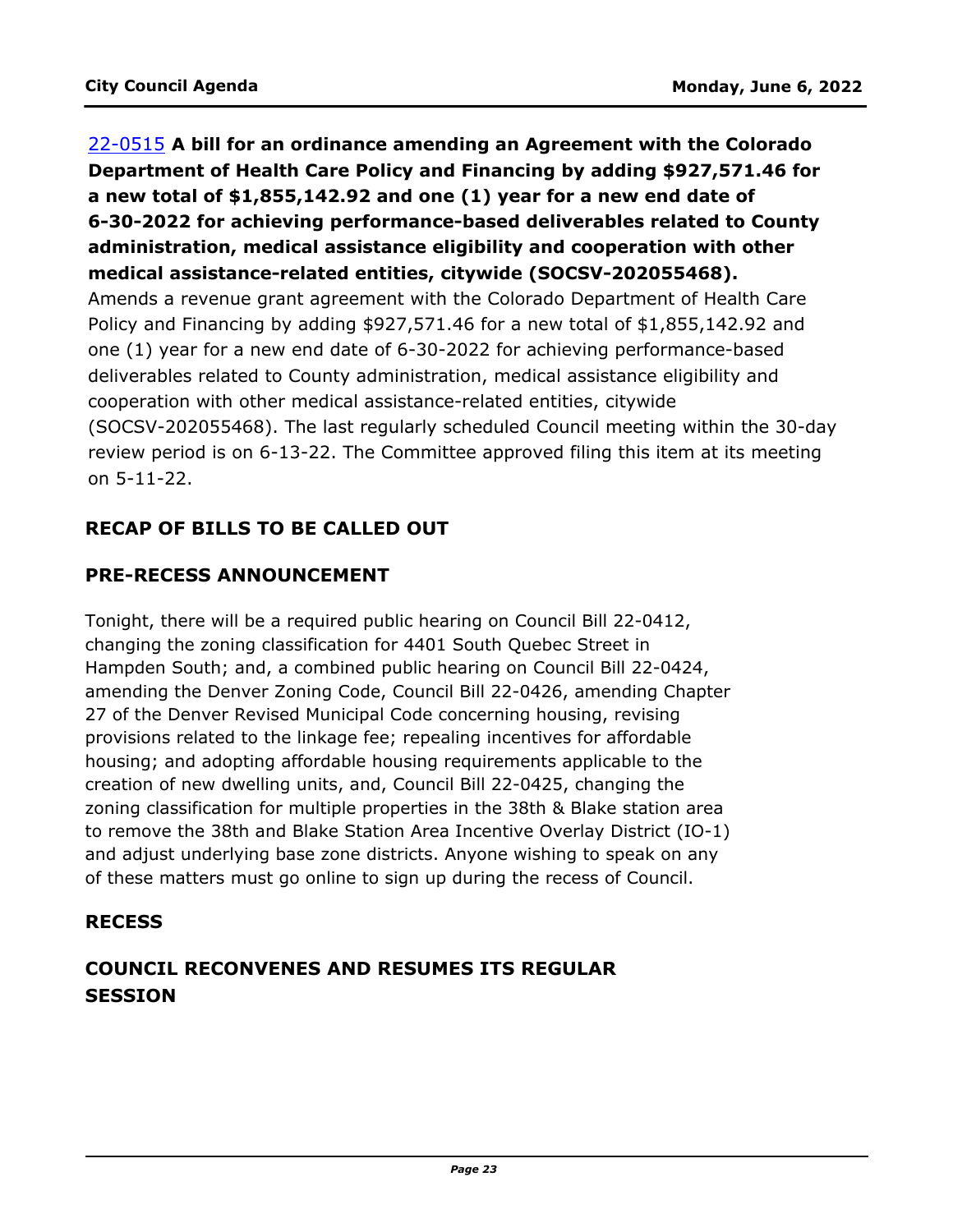#### **PUBLIC HEARINGS - BILLS FOR FINAL CONSIDERATION**

#### **Land Use, Transportation & Infrastructure Committee**

#### 22-0412 **A bill for an ordinance changing the zoning classification for 4401 South Quebec Street in Hampden South.**

[Approves a map amendment to rezone a property from PUD 206 to S-MX-5 \(planned](http://denver.legistar.com/gateway.aspx?m=l&id=/matter.aspx?key=21479)  development to suburban, mixed-use) located at 4401 South Quebec Street in Council District 4. The Committee approved filing this item at its meeting on 4-19-22.

#### 22-0424 **A bill for an ordinance amending the Denver Zoning Code.**

Approves a Denver Zoning Code text amendment to implement the recommendations of the Expanding Housing Affordability project to encourage provision of additional affordable housing beyond mandatory requirements, [transition multiple existing incentive systems in various overlays, encourage on-site](http://denver.legistar.com/gateway.aspx?m=l&id=/matter.aspx?key=21491)  compliance with affordable housing requirements through other incentives, and correct minor errors and omissions from other recently adopted zoning code text amendments. The Committee approved filing this item at its meeting on 4-26-22.

# 22-0426 **A bill for an ordinance amending Chapter 27 of the Denver Revised Municipal Code concerning housing, revising provisions related to the linkage fee; repealing incentives for affordable housing; and adopting affordable housing requirements applicable to the creation of new dwelling units.**

Amends Chapter 27 of the Denver Revised Municipal Code to revise provisions related to the linkage fee, repeal incentives for affordable housing and adopt [affordable housing requirements applicable to the creation of new dwelling units. The](http://denver.legistar.com/gateway.aspx?m=l&id=/matter.aspx?key=21493)  Committee approved filing this item at its meeting on 4-26-22.

## 22-0425 **A bill or an ordinance changing the zoning classification for [multiple properties in the 38th & Blake station area to remove the 38th and](http://denver.legistar.com/gateway.aspx?m=l&id=/matter.aspx?key=21492)  Blake Station Area Incentive Overlay District (IO-1) and adjust underlying base zone districts.**

Approves a legislative map amendment to rezone multiple properties in the 38th & Blake station area to remove the 38th & Blake Incentive Overlay District (IO-1) and adjust underlying base zone districts for certain properties in Council District 9. The Committee approved filing this item at its meeting on 4-26-22.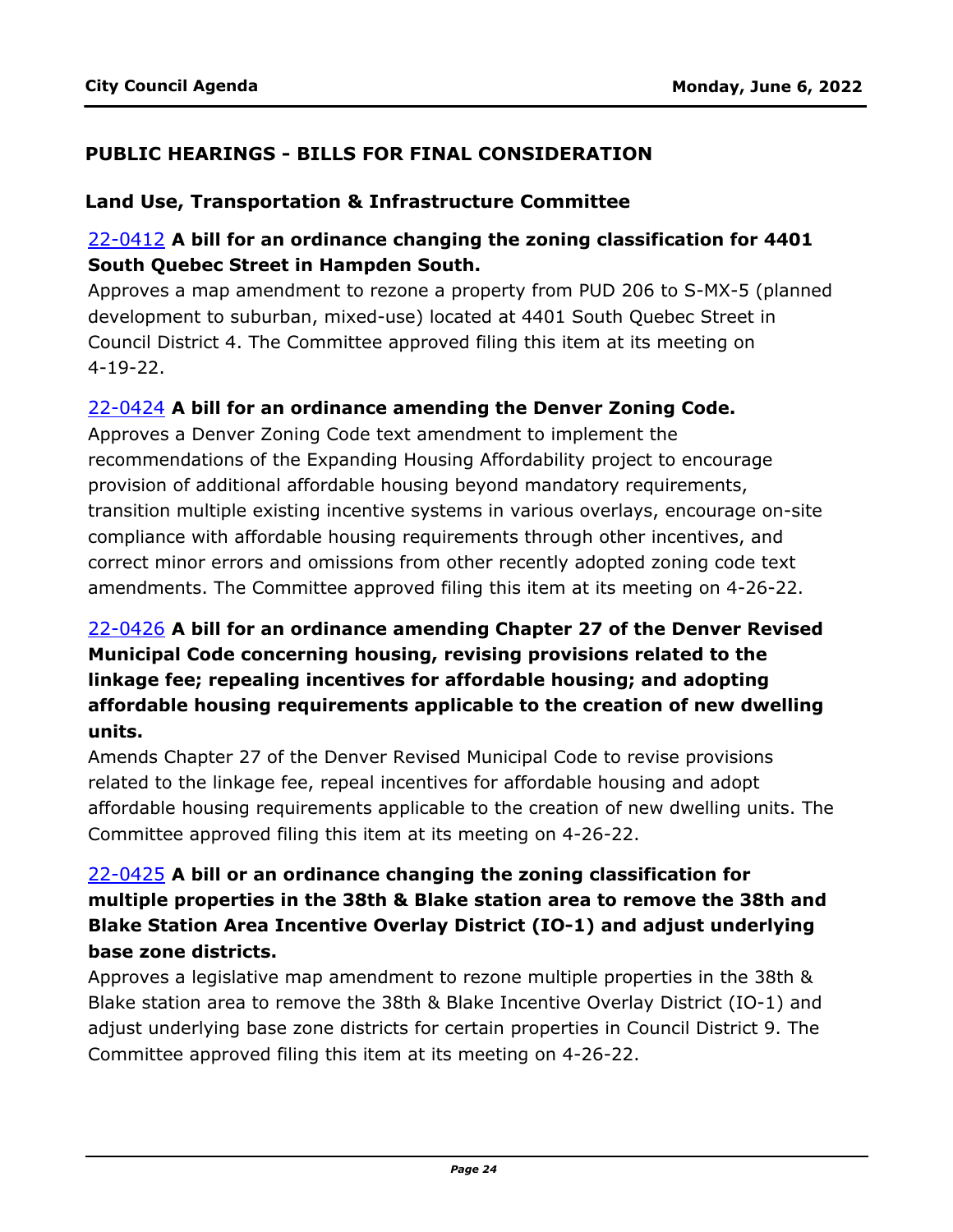#### **PRE-ADJOURNMENT ANNOUNCEMENT**

Dependent upon publication, on Monday, July 11, 2022, Council will hold a required public hearing on Council Bill 22-0554, changing the zoning classification for 1305, 1339, and 1365 North Osage Street and 1520 West 14th Avenue in Lincoln Park. Any protests against Council Bill 22-0554 must be filed with the Council Offices no later than noon on Tuesday, July 5, 2022.

#### **ADJOURN**

#### **PENDING**

FOR 6-13-22:

#### 22-0471 **A bill for an ordinance changing the zoning classification for 2070 South Franklin Street in University.**

[Approves a map amendment to rezone property from U-SU-C to U-SU-B1 \(allows for](http://denver.legistar.com/gateway.aspx?m=l&id=/matter.aspx?key=21538)  an accessory dwelling unit), located at 2070 S. Franklin Street in Council District 6. The Committee approved filing this item at its meeting on 5-3-22.

#### **Final Consideration 6-13-22 | Required Public Hearing**

## 22-0475 **A bill for an ordinance changing the zoning classification for 850 South Tejon Street in Athmar Park.**

Approves a map amendment to rezone property from E-SU-Dx to E-SU-D1x (allows [for an accessory dwelling unit\), located at 850 S. Tejon St. in Council District 7. The](http://denver.legistar.com/gateway.aspx?m=l&id=/matter.aspx?key=21542)  Committee approved filing this item at its meeting on 5-3-22.

#### **Final Consideration 6-13-22 | Required Public Hearing**

FOR 6-20-22:

## 22-0478 **A resolution to set a public hearing relating to the adoption of the 3015 East Colfax Urban Redevelopment Plan and directing the Denver Urban Renewal Authority to take certain actions in connection with the hearing.**

Sets a public hearing before City Council on 6-20-22 on the 3015 East Colfax Urban [Redevelopment Plan in Council District 9. The Committee approved filing this item at](http://denver.legistar.com/gateway.aspx?m=l&id=/matter.aspx?key=21545)  its meeting on 5-3-22.

#### **Final Consideration 6-20-22 | Required Public Hearing**